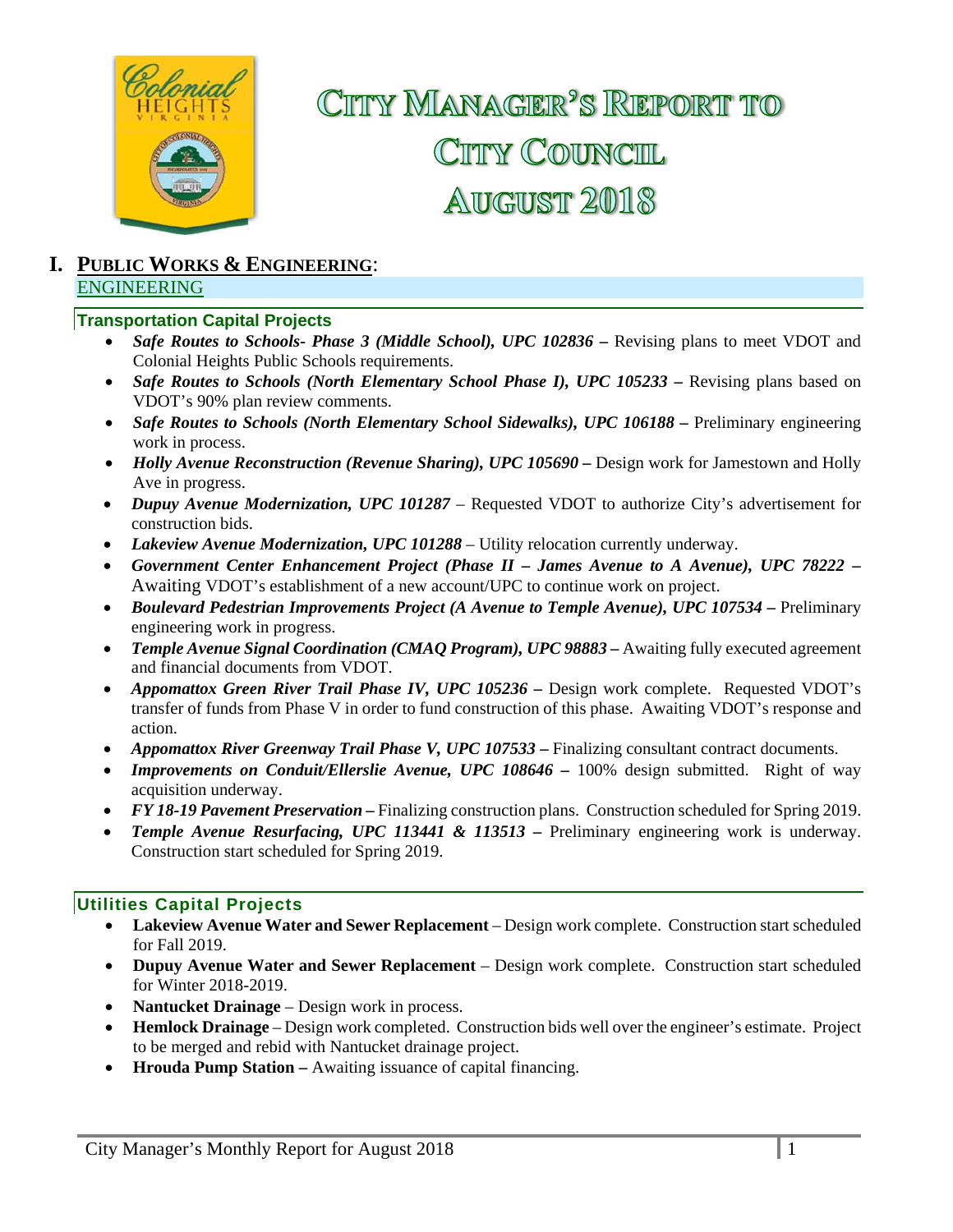### **I. PUBLIC WORKS & ENGINEERING (CONTINUED):**

### **Development Plan Reviews**

- **Keystone Tractor Museum Expansion** Final Plan (1<sup>st</sup> revision) submitted 8/15.
- **T-Mobile Generator (Shepherd Stadium)**  Plot plan reviewed 8/7. Comments submitted to developer's agent on 8/24
- **Duck's Locksmith**  Variance request response sent to developer's agent on 8/2.
- **North Elementary Sidewalks Phase 1 Final Plan submitted 8/7.**
- **Hemlock Outfall Reconstruction**  Final Plan submitted 8/7. Final Plan reviewed and comments sent to project manager on 8/20.
- **Conduit and Ellerslie Intersection Improvements** Final plan submitted 8/8. Final plan reviewed and comments sent to project manager on 8/20.
- **Colonial Heights HS Tennis Courts Improvements**  Preliminary Plan submitted on 8/16. Plan reviewed and comments sent to Planning Dept. on 8/21.
- Dupuy Widening Final Plan (1<sup>st</sup> Revision) submitted 8/21. Plans reviewed on 8/24.
- **Gills Point Section 10 Vacation Plat**  Preliminary Plat submitted 8/21.
- **Southgate Square Improvements 2018** Final Plan (1<sup>st</sup> revision) submitted 8/24.
- **Fence Permits** Staff reviewed seven (7) fence plans.

#### **Right-of-Way Permits**

Issued/opened eleven (11) permits and closed four (4) permits for the month.

#### **OPERATIONS AND MAINTENANCE**

#### **Traffic Operations**

- Replaced/maintained signals, signs, markings and street lighting at 62 locations.
- Performed preventative maintenance at 4 locations.

#### **Vegetation**

- Removed litter from (11) locations and responded to (03) dead animal removal from street.
- Cut and trimmed grass at (33) locations and sprayed weeds/grass at (21) locations.
- Trimmed tree limbs/bushes at (13) locations, removed tree that fell in street at (03) locations and responded to check a dead tree, tree is on private property.
- Removed tree limbs on City property at (07) locations.
- Assisted Police Department removing debris from street on Temple Avenue and on Conduit Road at Temple Avenue.

#### **Recycling Center**

 493 citizens used the Recycling Center to dispose of Category 1 Materials, brush, metal products and other recyclable materials.

#### **Storm Water and Drainage**

- Cleaned (30) catch basins/curb inlets, (01) drainage ditch, (02) curb and gutters, (01) drainage pipe and responded to miscellaneous drainage requests at (06) locations.
- Sprayed weeds/grass around inlets, basins, BMPs and outfalls at (10) locations.
- Inspected pipe, inlet or basins at (03) locations and found no damage.
- Swept (08) streets, collecting (46) cubic yards of debris.
- Placed topsoil in settled area behind curb near storm drain at (04) locations.
- Concrete crew replaced (202) feet of curb and gutter at  $(06)$  locations, (71) feet of sidewalk, (10) feet of curb in driveway at (01) location and driveway aprons at (04) locations. An additional (12) feet of curb and gutter at (02) locations and (10) feet of gutter pan at (01) locations due to Utility and storm water repairs.
- Assisted Traffic Engineering removing limbs/brush overhanging street blocking view of road signs at Roslyn Road and I-95.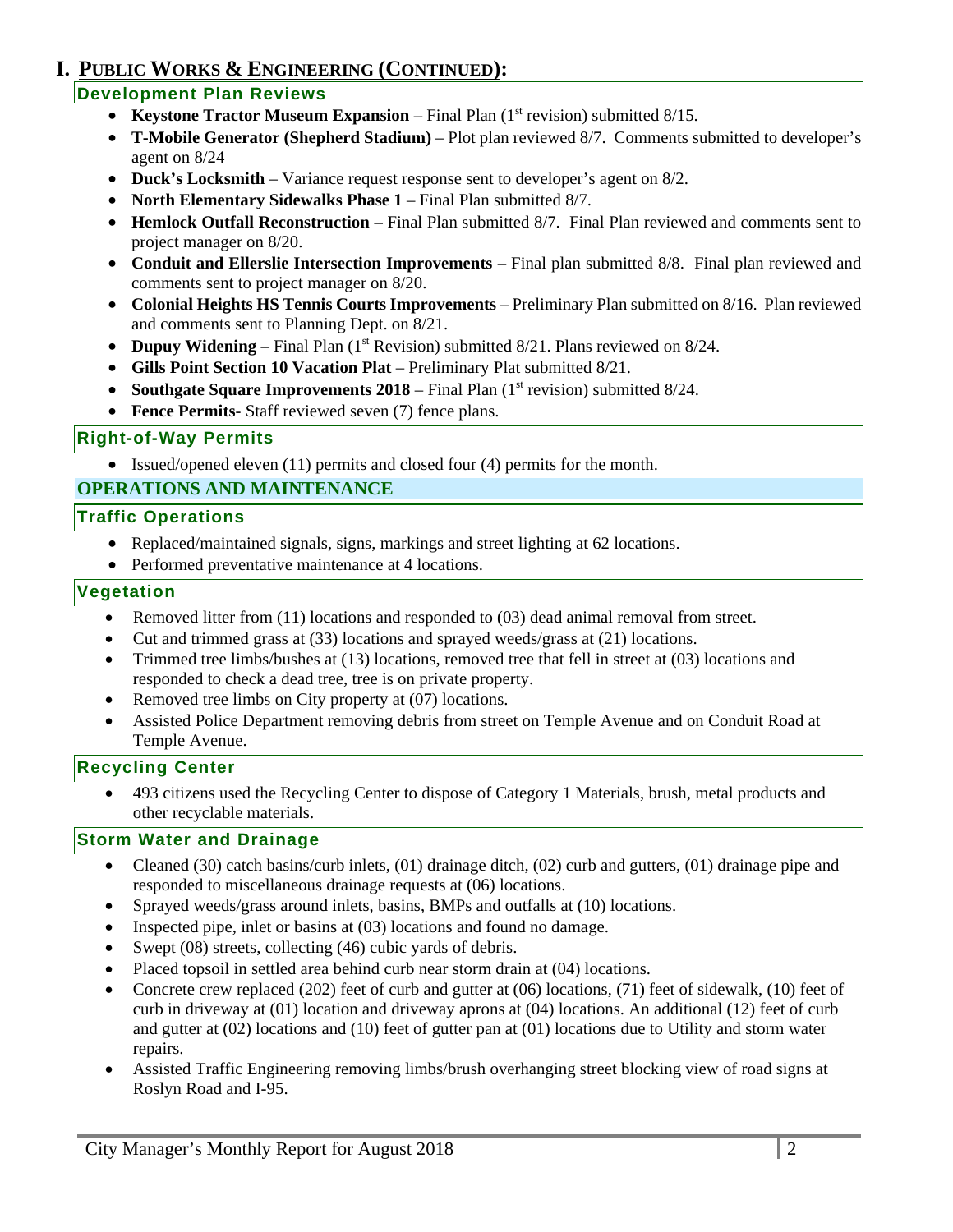### **I. PUBLIC WORKS & ENGINEERING (CONTINUED):**

#### **Transportation**

- Placed asphalt in (02) utility cuts, (01) storm water cut, (02) concrete cuts, (29) potholes, (04) low areas, (01) shoulder of street, (05) asphalt breaking up, (03) driveways, (01) drainage swell and responded to asphalt miscellaneous request at (01) location.
- Graded stone, placed geotextile fabric and 16 tons of rip rap stone on shoulder of Appomattox River Trail near C&B Pump Station.
- Continued to clean and perform preventive maintenance/repairs on City's vehicles and Equipment.

#### **Wastewater Utility**

- Responded to (07) sewer backups and responded to (03) sewer miscellaneous requests.
- Placed camera in sewer line to determine problem area at (02) locations.
- Repaired a sewer cleanout at (03) locations.
- Installed new manhole casting on Branders Bridge Road, City contractor repairing sewer line.
- Replaced (02) main sewer lines on Lafayette Avenue.
- Removed debris from pumps 1 and 2 twice this month, assisted City's contractor replacing panels for pumps and responded to an alarm after hours, commutator down, reset breaker at the Main Pump Station.
- Responded to an alarm, high amps, pulled pump 2, replaced stationary volute wear ring and stainless wear ring on impeller at Hillcrest Pump Station.
- Continue cutting and trimming grass around Pump Stations and Water Towers.
- Continue flushing all trouble sewer lines throughout the City.
- Continue monitoring all pump stations and methane pump daily.

#### **Water Utility**

- Exercise Replaced (11) meters, meter box top at  $(01)$  location and responded to  $(06)$  water miscellaneous requests.
- Replaced a water valve box top on Princeton Avenue, a 6" and a 10" valve and box on Comstock Drive.
- Set new meter at (01) location.
- Repaired a water service line break on North Valley Road and one (1) on Elko Avenue and a main line break on Conduit Road.
- Placed topsoil around a meter box on Pinecliffe Drive.
- Pulled and reset meter after payment was made at (01) location for Utility Billing.
- Turned water off at street for citizen due to water leak on private property at (02) locations.
- Tested water to determine if it was City or ground water at (02) locations.
- Began Fire Hydrant Flushing on August  $20<sup>th</sup>$ .
- Backflow/Cross Connection Technician conducted (103) surveys, (85) completed and (18) incomplete.
- Monitored Southpark and Shepherd Stadium Water Tanks for water levels.
- Collected weekly routine water samples, performed THM's, HAA's sent to Appomattox River Water Authority's (ARWA) for testing.
- Continue testing for chlorine at the dead end of Wildwood (02) times a week.
- 811VA (formerly Miss Utility) locating required (120) man hours and (252) tickets completed.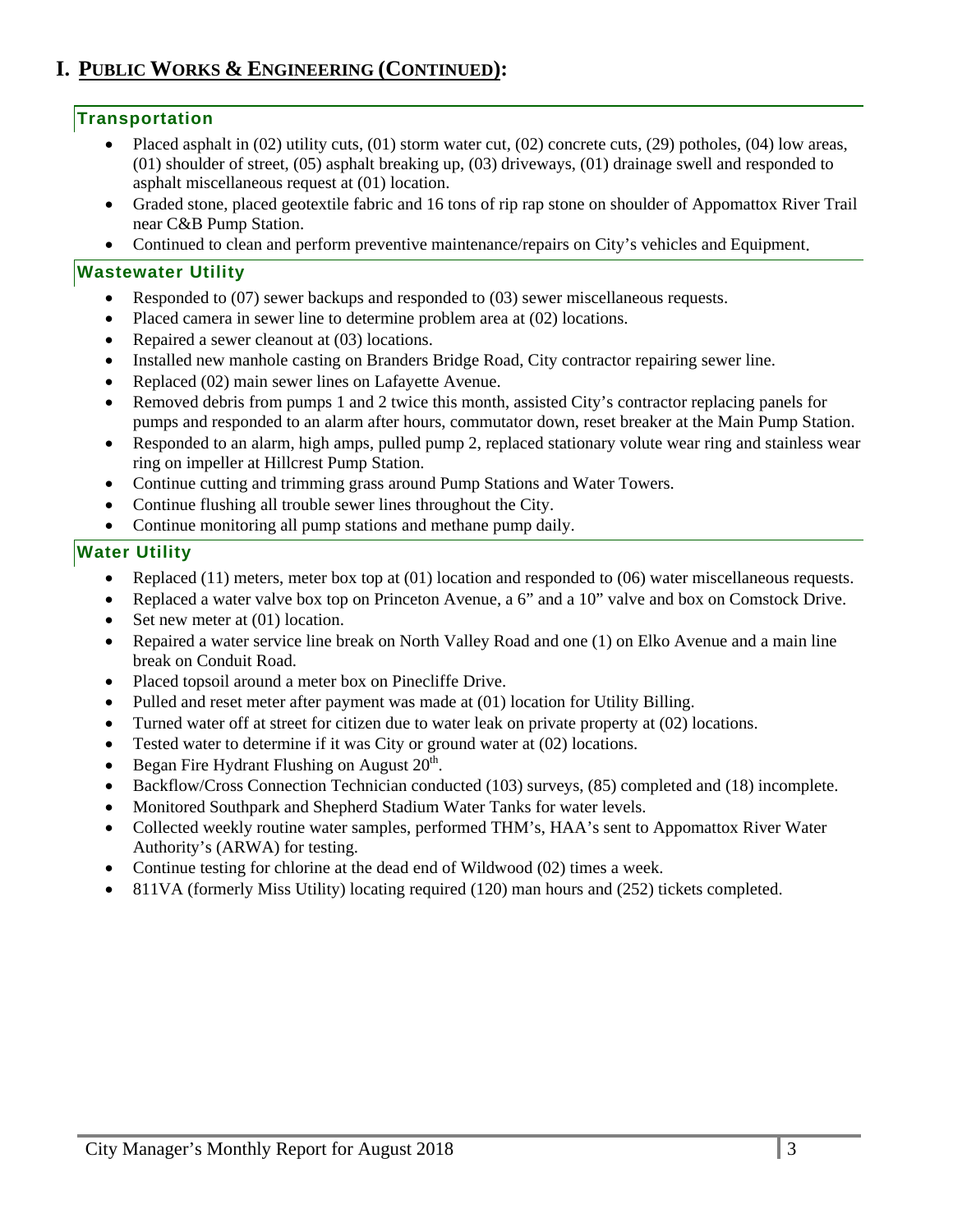### **II. PLANNING & COMMUNITY DEVELOPMENT DEPARTMENT**:

#### **Department Overview**

The Assistant Director of Planning & Community Development, Ms. Brandi Payne, began her first day at the City on August 22. The Community Development / Economic Development position was vacated on July  $10<sup>th</sup>$  and a temporary worker is filling some of the duties associated with that position. Since the temporary worker is leaving in early September, Planning and Economic Development have begun reviewing applicants for the position. Finally, the Planning Department has a vacancy with one part-time Code Enforcement Inspector position. Interviews for this position will commence shortly after interviews for the Community Development / Economic Development position are completed.

#### **Planning & Community Development Division**

- Planning Commission did meet in the month of August and the items below were discussed. Planning Commission did receive an application by the August deadline and therefore is scheduled to meet in September.
	- o Public Hearing for PC Resolution No. 18-10 and Ordinance No. 18-27, special use permit application for monopole tower.
	- o Public Hearing for PC Resolution No. 18-11 and Resolution No. 18-26, amendments to the CIP.
	- o Discussion on draft City Council Ordinance No. 18-10, partial exemption of rehabilitated residential structures from real estate taxation.
- At City Council, the following planning items were discussed:
	- o First reading for Ordinance No. 18-27, special use permit application for monopole tower.
- For CDBG, staff worked diligently on preparing the CAPER (Consolidated Annual Performance Evaluation Report) for PY2017.
- The division also continues to review zoning, sign and fence permits, answer zoning questions, answer inquiries from citizens and businesses, meet with residential and commercial developers or residents pertaining to parcels with flood plain and RPA issues, attend various meetings internally and externally, and other various daily activities.

#### **Code Enforcement Division**

• The code enforcement division recorded 76 new cases in August 2018 and observed 101 outstanding cases come into compliance.

#### **Building Inspections Division**

- The building inspection division issued 63 total building and trade permits, with a total expected investment of \$1,158,042 in commercial construction. The department completed 178 inspections.
- C/O's were issued for North Elementary, Colonial Heights Middle School, McDonalds (1101 Boulevard), and Starbucks (790 Southpark). Three new dwellings received CO'.
- There was one new housing building permit issued in August 2018.

The following spreadsheet depicts the department's monthly and year-to-date statistics.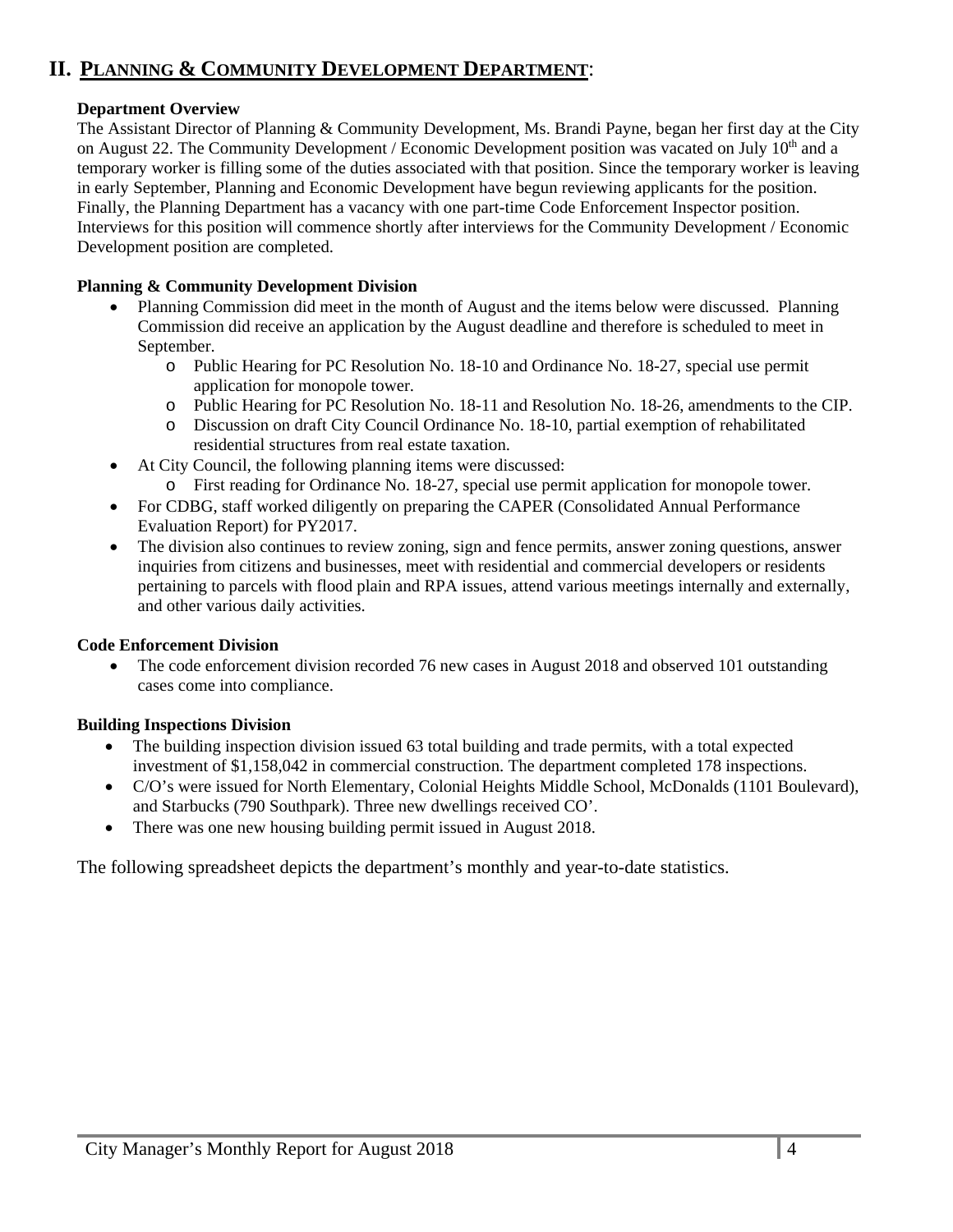# **II. PLANNING & COMMUNITY DEVELOPMENT DEPARTMENT (CONTINUED):**

| <b>Planning &amp; Community Development</b> |                |                          | <b>New Cases</b>                                     | Month          | <b>YTD</b>     |
|---------------------------------------------|----------------|--------------------------|------------------------------------------------------|----------------|----------------|
| 07/01/2018-07/31/2018                       |                |                          | <b>Total - All Categories</b>                        | 76             | 951            |
| 9/20/2018                                   |                |                          | Parking of commercial vehicle, recreational vehicle, |                |                |
|                                             |                |                          | utility trailer, boat, and camper in Res. Districts  | 2              | 82             |
|                                             |                |                          | Exterior storage of objects and equipment            | 6              | 111            |
| <b>Building Permits</b>                     | Month          | <b>YTD</b>               | Damage or defacement of public or private property   | 0              | $\mathbf 0$    |
| <b>Total - All Categories</b>               | 63             | 412                      | Storage of Inoperable Vehicles                       | $\overline{4}$ | 122            |
| Residential - New Construction              | $\mathbf{1}$   | 11                       | Removal of Vegetation                                | 41             | 269            |
| Cost/Investment                             |                | \$218,000 \$1,524,330    | Solid Waste: Remove unsafe substances                | 16             | 272            |
|                                             |                |                          | Zoning                                               | 2              | 26             |
| Residential - Alteration/Demos              | 11             | 74                       | Virginia Property Maintenance Code                   | 5              | 69             |
| Cost/Investment                             | \$169,610      | $\frac{1}{2}$<br>674,583 |                                                      |                |                |
|                                             |                |                          | <b>Closed Cases</b>                                  | Month          | <b>YTD</b>     |
| Commercial                                  | 6              | 42                       | <b>Total - All Categories</b>                        | 101            | 827            |
| Cost/Investment                             |                | \$1,158,042 \$4,163,748  |                                                      |                |                |
|                                             |                |                          | Parking of commercial vehicle, recreational vehicle, |                |                |
|                                             |                |                          | utility trailer, boat, and camper in Res. Districts  | 7              | 87             |
|                                             |                |                          | No Violation                                         | 0              |                |
| Electrical                                  | 21             | 123                      | Compliant                                            | $\overline{7}$ | 82             |
|                                             |                |                          | <b>Forced Compliant</b>                              | 0              | $\mathbf{0}$   |
| Mechanical                                  | 9              | 79                       | Exterior storage of objects and equipment            | 3              | 110            |
|                                             |                |                          | No Violation                                         | 0              | 5              |
| Plumbing                                    | 15             | 83                       | Compliant                                            | 3              | 105            |
|                                             |                |                          | <b>Forced Compliant</b>                              | $\Omega$       | $\overline{0}$ |
|                                             |                |                          |                                                      |                |                |
|                                             |                |                          | Damage or defacement of public or private property   | 0              | $\mathbf 0$    |
|                                             |                |                          | No Violation                                         | 0              | $\overline{0}$ |
| <b>Building Inspections</b>                 | Month          | <b>YTD</b>               | Compliant                                            | 0              | $\overline{0}$ |
|                                             |                |                          | <b>Forced Compliant</b>                              | 0              | $\Omega$       |
| Residential                                 | 78             | 561                      | Storage of Inoperable Vehicles                       | 6              | 112            |
| Commercial                                  | 100            | 558                      | No Violation                                         | 0              |                |
|                                             |                |                          | Compliant                                            | 6              | 103            |
|                                             |                |                          | <b>Forced Compliant</b>                              | O              | 2              |
|                                             |                |                          | Removal of Vegetation                                | 51             | 282            |
| <b>Planning Permits</b>                     | Month          | <b>YTD</b>               | No Violation                                         | $\mathbf 0$    | 9              |
| <b>Total- All Categories</b>                | 21             | 113                      | Compliant                                            | 37             | 234            |
| Fence                                       | 6              | 27                       | <b>Forced Compliant</b>                              | 14             | 39             |
|                                             |                |                          | Solid Waste: Remove unsafe substances                | 18             | 168            |
| Signs - Temporary                           | $\overline{3}$ | 12                       | No Violation                                         | $\mathbf 0$    | 5              |
|                                             |                |                          | Compliant                                            | 18             | 163            |
| Signs - Permanent                           | $\overline{3}$ | 23                       | <b>Forced Compliant</b>                              | 0              | $\Omega$       |
|                                             |                |                          | Zoning                                               | 1              | 17             |
| Zoning                                      | 9              | 51                       | No Violation                                         | 0              | $\Omega$       |
|                                             |                | Compliant                | 1                                                    | 17             |                |
|                                             |                | <b>Forced Compliant</b>  | $\mathbf 0$                                          | $\Omega$       |                |
|                                             |                |                          | Virginia Property Maintenance Code                   | 15             | 51             |
|                                             |                |                          | No Violation                                         | 1              |                |
|                                             |                |                          | Compliant                                            | 14             | 47             |
|                                             |                |                          | <b>Forced Compliant</b>                              | $\mathbf 0$    | $\mathbf{0}$   |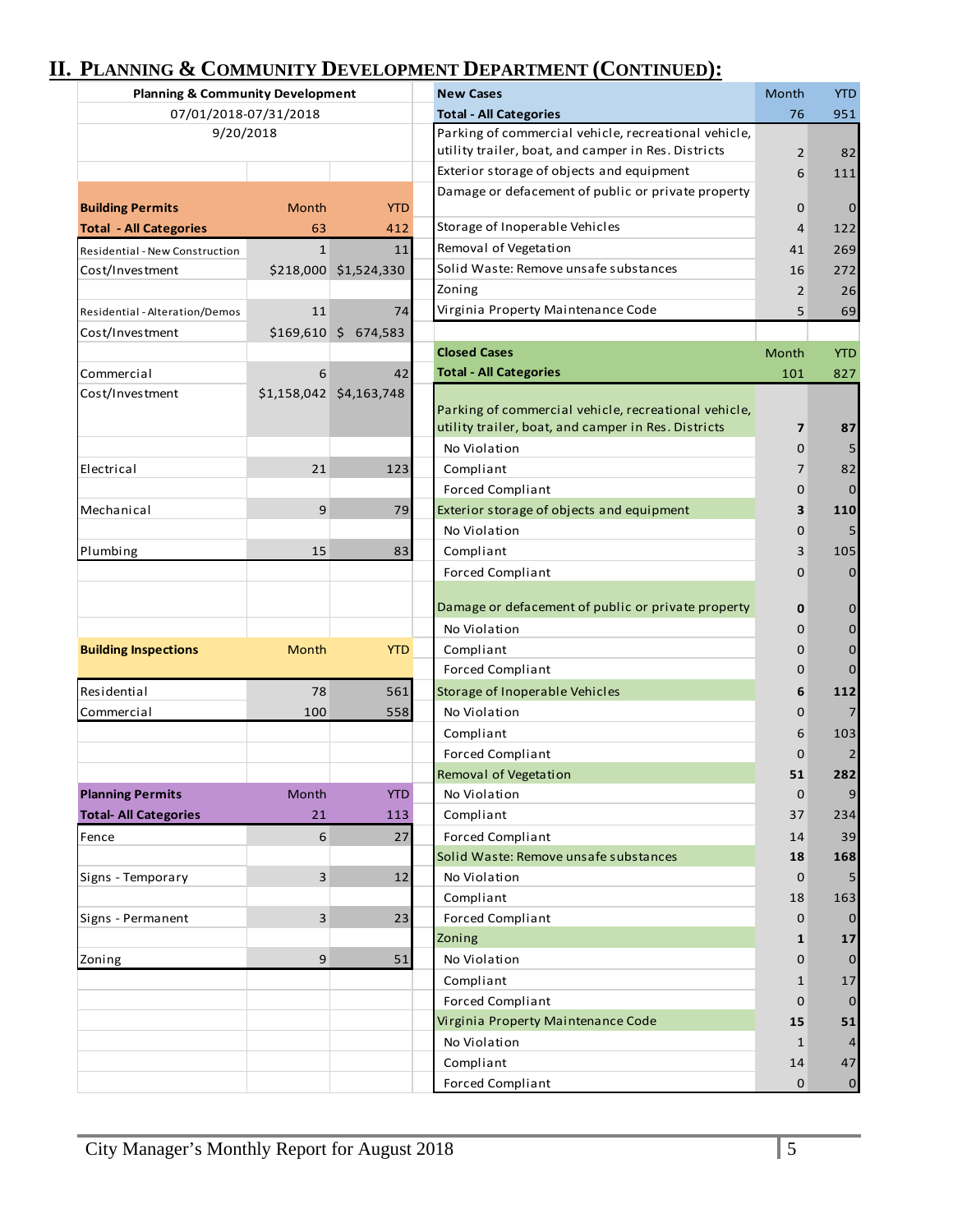### **III. ECONOMIC DEVELOPMENT DEPARTMENT:**

**UNEMPLOYMENT** FOR THE PAST 12 MONTHS – COLONIAL HEIGHTS



Source: Virginia Bureau of Labor Statistics

| <b>Comparison Over Time</b>           |                              |                 |                      |  |
|---------------------------------------|------------------------------|-----------------|----------------------|--|
| <b>Time Period</b>                    | <b>Colonial Heights city</b> | <b>Virginia</b> | <b>United States</b> |  |
| Jul. 2018                             | 3.3%                         | 2.9%            | 4.1%                 |  |
| Jun. 2018                             | 3.6%                         | 3.3%            | 4.2%                 |  |
| Jul. 2017                             | 4.1%                         | 3.9%            | 4.6%                 |  |
| 5 Year Annual Average<br>2013 - 2017  | 5.1%                         | 4.6%            | 5.6%                 |  |
| 10 Year Annual Average<br>2008 - 2017 | 6.1%                         | 5.4%            | 7.0%                 |  |

Source: Virginia Bureau Labor Statistics

### **Labor Force, Employment and Unemployment in Colonial Heights**

The table below shows the monthly not seasonally adjusted Labor Force, Employment and Unemployment data for Colonial Heights city in July 2018 per *Virginia Employment Commission*.

| <b>Labor Force</b>                                                        | <b>Employed</b>                                              | <b>Unemployed</b> | <b>Unemployment Rate</b>                               | <b>Preliminary</b>                      |
|---------------------------------------------------------------------------|--------------------------------------------------------------|-------------------|--------------------------------------------------------|-----------------------------------------|
| 9.097                                                                     | 8.794                                                        | 303               | <b>3.3</b>                                             | No                                      |
| <i>*Chesterfield</i><br><i>*Dinwiddie</i><br><i><b>*Prince George</b></i> | 2.9 %unemployment<br>3.3 % unemployment<br>3.7% unemployment |                   | <i>*City of Petersburg</i><br><i>*City of Hopewell</i> | 6.3 % unemployment<br>4.6% unemployment |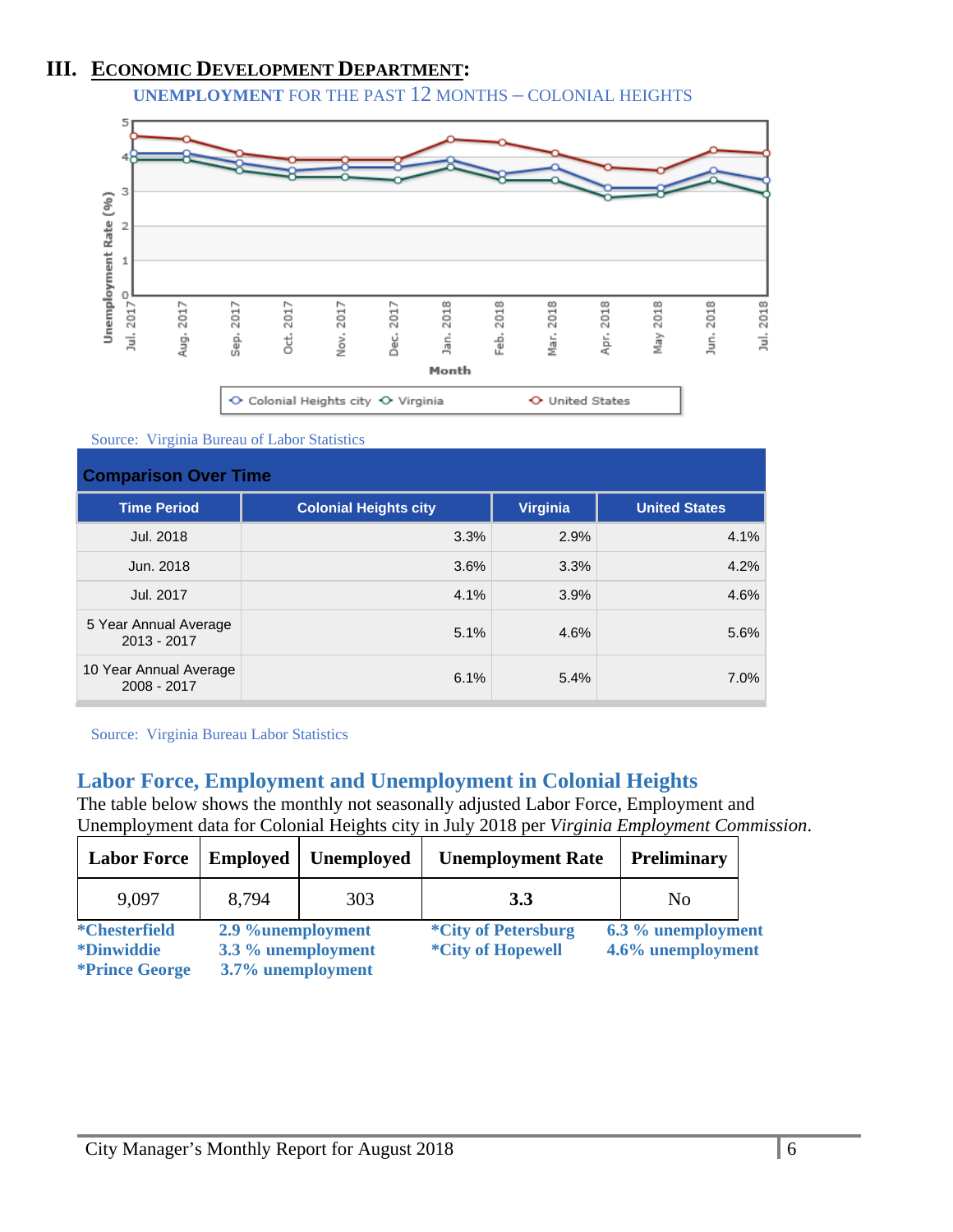### **III. ECONOMIC DEVELOPMENT DEPARTMENT (CONTINUED):**

### **Prospect Activity:**

| Direct Requests for Information: |  |
|----------------------------------|--|
| Sites/Bldgs. Submitted           |  |
| <b>Active Prospects</b>          |  |

### **Projects:**

Sedona Tap House – Nov.  $10<sup>th</sup>$  tentative opening Tractor Museum Expansion Starbucks Renovation – Southpark Boulevard Completed McDonalds Renovation – Boulevard Towneplace Suites Pre-application Meeting Southgate Square Shopping Center Re-subdivision for parcel in front of Gabes Extended Stay Hotel Pre-application Meeting Colonial Square

### **Meetings & Events:**

 Retail Merchants Association Monthly Meeting Chamber Finance Committee Monthly Meeting – Colonial Heights Chamber Crater Workforce Investment Board Business Services Committee Meeting Petersburg Area Regional Tourism Marketing Meeting Greater Realtor Association Commercial Realtors Monthly Meeting Superior Slitting Meeting Network of Enterprising Women (NEW) Monthly Luncheon Colonial Square Owner Meeting Metro-Exports/RVA Program Virginia Economic Development Site Tour Colonial Heights Chamber Luncheon Virginia's Gateway Partner Meeting Workforce Investment Board Meeting Virginia Retail Federation Workshop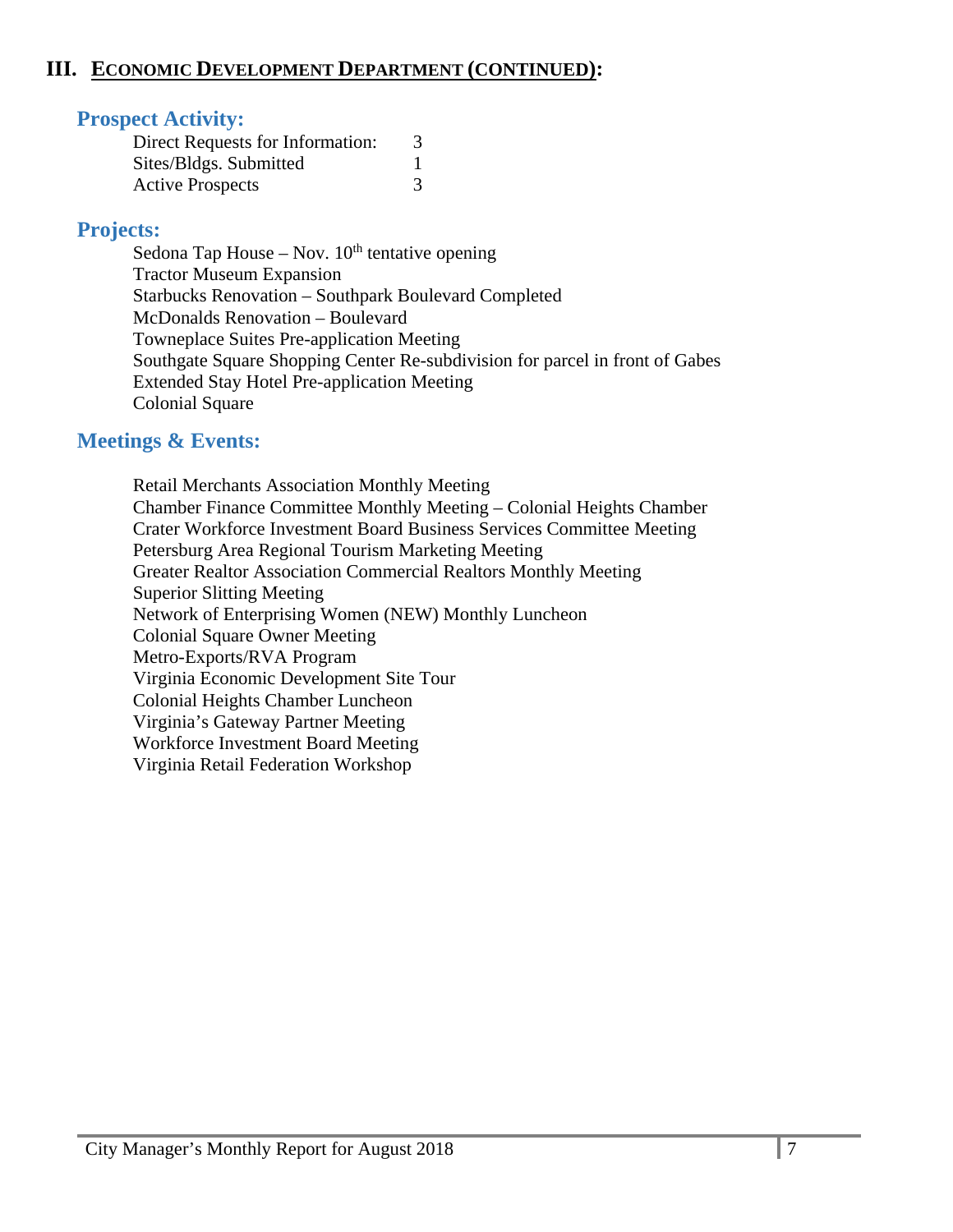### **IV. POLICE DEPARTMENT:**

 Our officers responded to 3,630 calls for service during the month of August, 2018. During the same month last year, we responded to 3,757 calls for service—resulting in a 3% decrease. We had no reported robberies, and one (1) reported in August, 2017— a 100% decrease. We had two (2) reports of aggravated assault this August, with four (4) reported during the month of August,  $2017 - a 50\%$  decrease. We had one (1) reported burglary in August, 2018, with four (4) reported during the month of August, 2017— a 75% decrease. There were 86 Part I, or serious, crimes reported to the Colonial Heights Police Department in August, 2018. Fifty-four of those, or 63%, have been cleared. Specific percentages for the Part I crimes and arrests are available upon request.

The month of August was a very busy month. We ended the summer on a high note, not only with our efforts in policing, but more toward our community policing and school safety initiatives. We are excited to report that in our partnership with our school system, we were provided the opportunity to educate 323 school personnel with the **CRASE** (Civilian Response to an Active Shooter Event) program. It was well received, with some exceptional comments from many teachers who felt it was timely and worthwhile. In reference to crime, we had several high profile cases involving the discharge of firearms within the City, which were cleared by arrests. A missing person was located thanks to our efforts, and we made an arrest in a sexual assault case.

We are pleased to report that our agency was recognized as having the one of the top traffic safety programs in the Commonwealth, based on departmental size, for which we received a third place *Law Enforcement Challenge* trophy at the annual Virginia Association of Chiefs of Police (VACAP) Conference.

**Capt. Steve Groat**, commands our **Operations Division**. Some of the operational highlights are as follows:

- Officers responded to Benny's Tavern for a subject who fired a weapon inside of a vehicle in the parking lot. The suspect was identified and found to be intoxicated. The suspect was arrested on multiple charges.
- Lieutenant Val Eiler had a meeting about a sexual assault report involving individuals at the Hampton Inn the night before. Career Detective Chris Harris was called out to investigate this incident.
- Officers responded to the area of Virginia Avenue for a report of a small child out alone. The officers went door-to-door and reverse 911 was used to attempt to locate or identify the child. No one ever came forward to report a child missing, and all attempts to locate the child were unsuccessful. No crime was determined, but the response was excellent.
- Officer Jacob Miller attempted to stop a vehicle on Cambridge and Bradsher Avenues. All occupants of the vehicle fled on foot. The squad established a perimeter and took the driver into custody after a foot chase. A firearm was recovered on the suspect. A second suspect was also taken into custody and multiple charges were secured on both parties.
- Officers responded to an apartment on Old Oak Lane for reports of shots fired into a residence. It was determined that a resident of an adjacent apartment had accidentally fired a handgun and the projectile exited through a door into the adjacent apartment. A stolen AR-15 was also recovered, and the subject who fired the weapon was arrested on multiple charges.
- While patrolling Southpark Mall on foot, Officer Joe Vaughan detected a strong smell of marijuana. He was able to follow the odor and identify the suspect and seized .8 ounces of marijuana, over \$600.00 in currency and other narcotics. The suspect was arrested on multiple charges.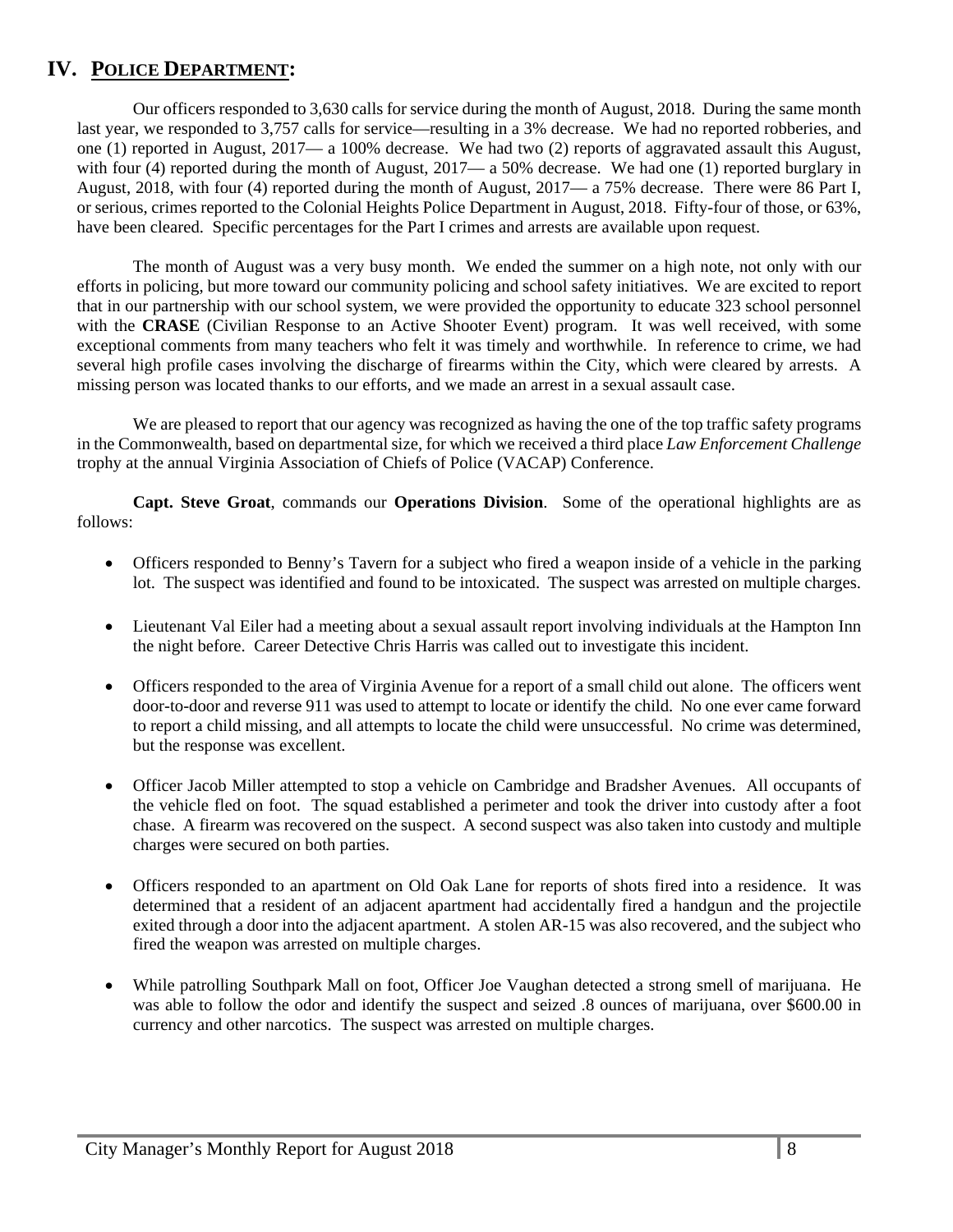Officers on B Squad took multiple reports of vehicles that were tampered with and items stolen around the area of the Colonial Heights Middle School. Some items were recovered on Roslyn Avenue.

The **Law Enforcement Services Division**, commanded by **Capt. Bill Anspach**, also reported his division as having a solid month. Highlights from their reported activities are as follows:

- We received notification that we had been awarded the VML grant we applied for to purchase suspenders for officers and Auxiliary, as well as multiple tactical flashlights.
- The department hosted a breakfast meeting for the Central Virginia Chiefs Association at our public library.
- We received confirmation from the Virginia Association of Chiefs of Police (VACP) that the department placed third in the 2018 *Virginia Law Enforcement Challenge*.
- A much anticipated department photo was taken at the football stadium by the Colonial Heights Middle School. Attendance was high and everyone looked sharp.
- The division worked to replace the school crossing guard vacancy at the Middle School that was vacant with the resignation of Jennifer Fletcher. Mrs. Stephanie Smith was selected and we were able to have her up and running for the first day of school.
- Capt. Anspach, part-time FOIA Specialist Franklin McQuage, and Robin Kester from our Records Division, attended FOIA/records retention training at City Hall.

Our **Investigations Division,** commanded by **Capt. Dann Ferguson**, also reported an average month, with 17 new cases assigned to the division. Seventeen (17) cases were cleared, including eight (8) cases from previous months, all of which resulted in a 100% clearance rate. During the month, we had no reported overdoses. We also processed 23 concealed weapon permits and four (4) massage therapist permits.

Some of the division highlights include:

- Detective Sergeant Thad Johnson was assigned seven (7) new cases.
	- o One case involved a fraud where the victim sent money to a person in Texas.
	- o Two cases involved reckless handling of a firearm.
	- o One case involved a strangulation/rape that occurred at a local residence.
	- o One case involved a drunk in public arrest.
	- o Two cases involved other criminal violations.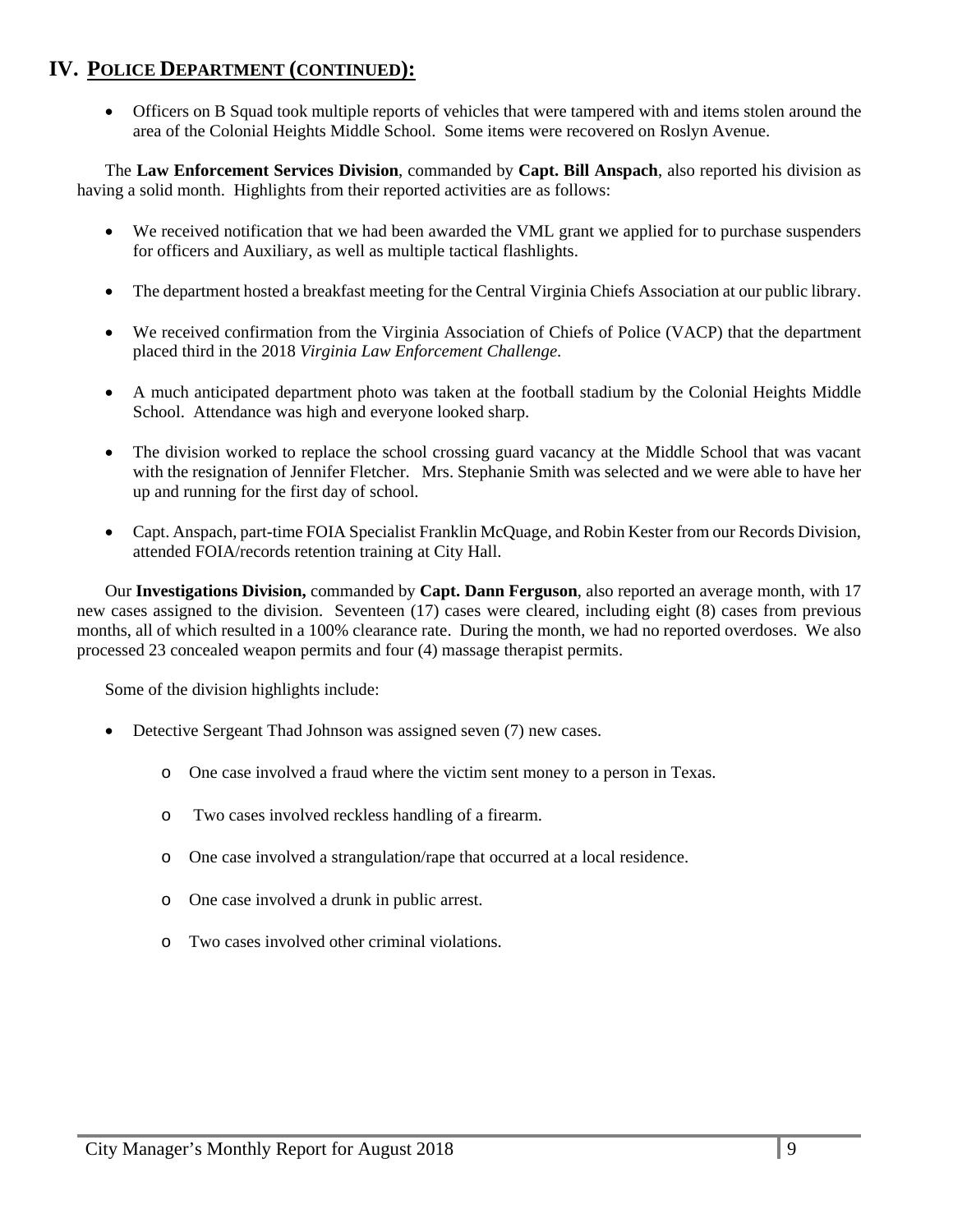Three cases were cleared from previous months. Two B&E's (break and enters) from May were cleared by arrest, and a vandalism from 2017 was exceptionally cleared.

- Master Detective Roger Santini was assigned one (1) new case this month involving a credit card fraud.
- Career Detective Chris Harris was assigned six (6) new cases this month, as follows:
	- o One case involving an arrest.
	- o Two cases involved fraud complaints.
	- o One case involved a death investigation (no foul play suspected).
	- o One case involved a child neglect complaint.
	- o One case involved a missing person who was located unharmed in Nevada.
	- o Two death investigation cases were cleared from previous months. One was cleared as natural causes, while the other was determined an accidental overdose.
- Master Detective Adam Brandeberry was assigned three (3) new cases this month, as follows:
	- o One case involved a check fraud complaint.
	- o One case involved a reported child abuse complaint.
	- o One case involved a residential B&E report.

Three cases were cleared from previous months. One case involved a B&E from May, 2018, that was cleared by arrest. One case involved a credit card fraud that was cleared by arrest. One case involved a death investigation from May, 2018, that was ruled an accidental overdose.

Seven (7) public nuisance letters were issued this month:

- 100 block of Westover Avenue
- 2000 block of SouthPark Boulevard
- 1200 block of the Boulevard
- 300 block of Norfolk Avenue
- 200 block of Old Oak Lane
- 1500 block of Concord Avenue
- 200 block of Lee Avenue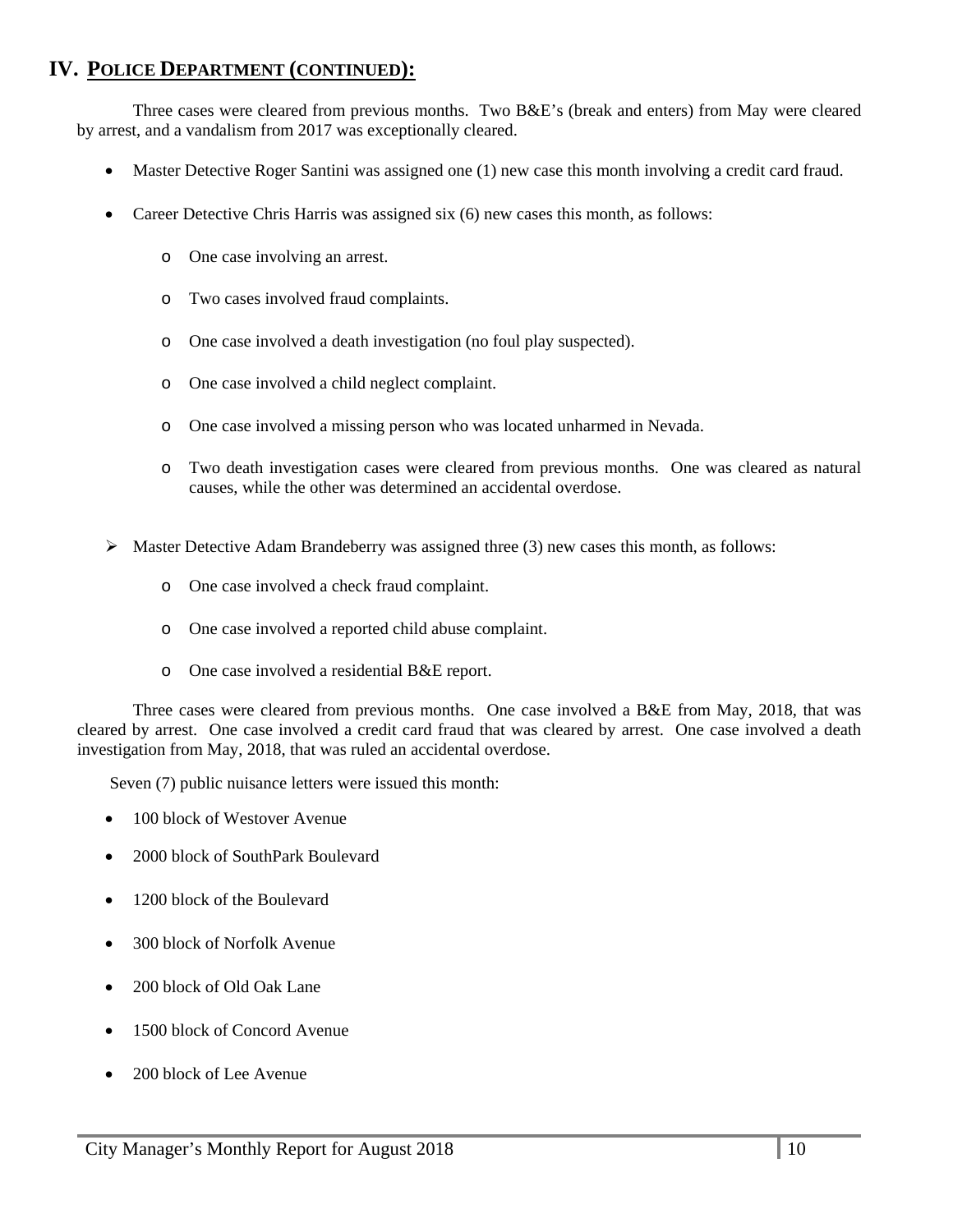**Auxiliary and Sentinels** had their monthly meeting on August 2, 2018. During the month of August, they assisted the Special Operations Unit with a plain clothes operation at Roslyn Landing, a traffic checkpoint, a backto-school supplies give-away, the Boys Invitational Baseball (B.I.B.) Tournament, the *Race 4 the Cause 5K Run*, and a Colonial Heights High School football game. Auxiliary/Sentinel members volunteered 332 hours of service during August. To date, our Auxiliary/Sentinel members have volunteered 2,007 hours of service during the 2018 calendar year.

 **Sgt. Jason Chimera**, who supervises the **Special Operations Unit**, conducted several surveillance operations generated by citizen complaints involving drug and alcohol violations. As a result, there were several drug arrests made. SOU members also focused on interdiction stops, which netted additional drug violations. Master Officer Jared Brandeberry was a big help to SOU this summer and will be transitioning back into his school resource officer role now that school will be starting. There were 11 new cases initiated, all of which were cleared by arrest. We obtained five (5) felony warrants and 10 misdemeanor warrants for offenses involving drug possession/distribution, credit card theft, and false ID to law enforcement. SOU issued eight (8) verbal warnings, three (3) written warnings, and served one (1) warrant. Additionally, they executed three (3) search warrants relating to drug investigations. There were no heroin overdoses reported this month.

As an agency, overall we made 348 total arrests, worked 100 crashes, wrote 558 traffic citations, executed 830 traffic stops, affected 13 DUI arrests and 46 drug arrests, and issued 19 parking citations.

**Senior Officer Andrew L. Barnhouse** was been selected as our *Employee of the Month* for **July, 2018**. Andy has been working with Law Enforcement Services for the summer and has been instrumental in accomplishing some goals set by the division. He played a crucial role in over 30 weapons in property being either returned, forfeited or destroyed. Through his investigation and follow-up, these weapons were cleared from the Property Room.

 Senior Officer Barnhouse also worked on updating the Project Lifesaver clients and supplies. He accompanied Sgt. Renee Walters in visiting each client and worked on retrieving transmitters from children and adults who were moving from the city. He also updated the supplies and client files, both in the database as well as at the station. Andy also arranged and scheduled the departmental photo and worked on some updates to forms for the department.

Not only has Andy been available to assist Law Enforcement Services this summer, but also Investigations and Patrol. During one particular incident, Andy picked up on a prisoner in lock-up becoming loud with an officer and responded without hesitation to assist. The prisoner assaulted both Senior Officer Barnhouse and Senior Officer Robbie Simmons, but they were able to get him under control without further incident or injury. In addition to all of his duties in Law Enforcement Services, Andy also assisted with calls at headquarters and on the road.

The productivity that Senior Officer Andy Barnhouse has exhibited and the assistance that he has provided throughout the summer have been greatly appreciated, which is why we feel he is most deserving to be our recipient of July's *Employee of the Month* award.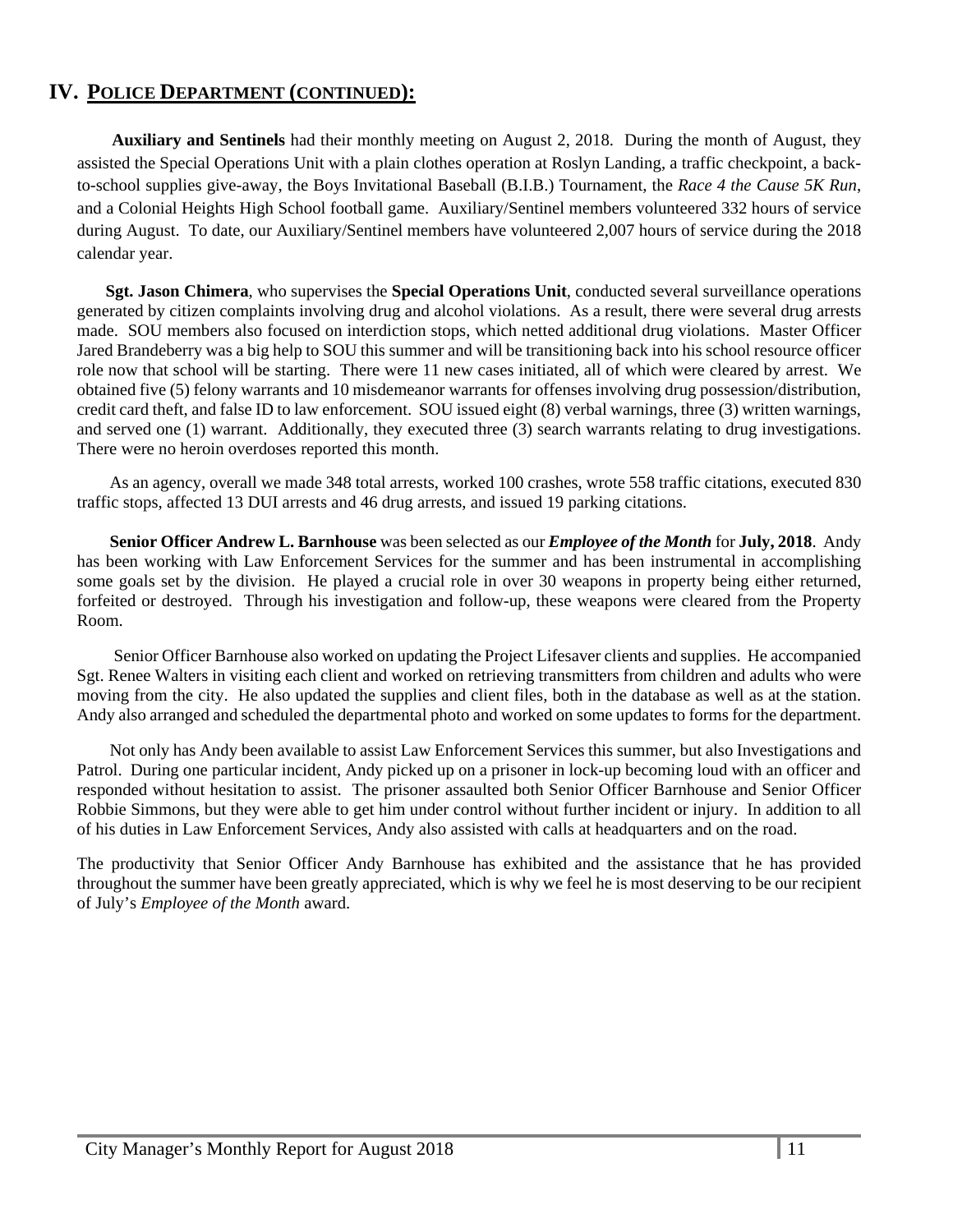For the above reasons alone, we believe that Rob is most deserving of this award.

| <b>Crime</b>                | <b>August 2017</b>               | <b>August 2018</b>              | <b>Percentage of</b><br><b>Increase/Decrease</b> |
|-----------------------------|----------------------------------|---------------------------------|--------------------------------------------------|
| Homicide                    | $\theta$                         | $\overline{0}$                  | $0\%$                                            |
| Rape                        | $\theta$                         | $\theta$                        | $0\%$                                            |
| Robbery                     | $\mathbf{1}$                     | $\theta$                        | $-100%$                                          |
| <b>Aggravated Assault</b>   | $\overline{4}$                   | $\overline{2}$                  | $-50%$                                           |
| <b>Simple Assault</b>       | 7                                | 14                              | 100%                                             |
| Breaking & Entering         | 4                                | 1                               | $-75%$                                           |
| Larceny                     | 69                               | 68                              | $-1\%$                                           |
| Vehicle Theft               | 3                                | 1                               | $-67%$                                           |
| Arson                       | $\overline{0}$                   | $\overline{0}$                  | 0%                                               |
| Shoplifting                 | 36                               | 32                              | $-11%$                                           |
| <b>DUI</b> Arrests          | 15                               | 14                              | $-7\%$                                           |
| <b>All Criminal Arrests</b> | 365                              | 348                             | $-5%$                                            |
| <b>Calls for Service</b>    | 3,757                            | 3630                            | $-3%$                                            |
| <b>August 2018</b>          | <b>Number</b><br><b>Reported</b> | <b>Number</b><br><b>Cleared</b> | <b>Percentage Cleared</b>                        |
|                             | 86                               | 54                              | 63%                                              |

# DEPARTMENT STATISTICS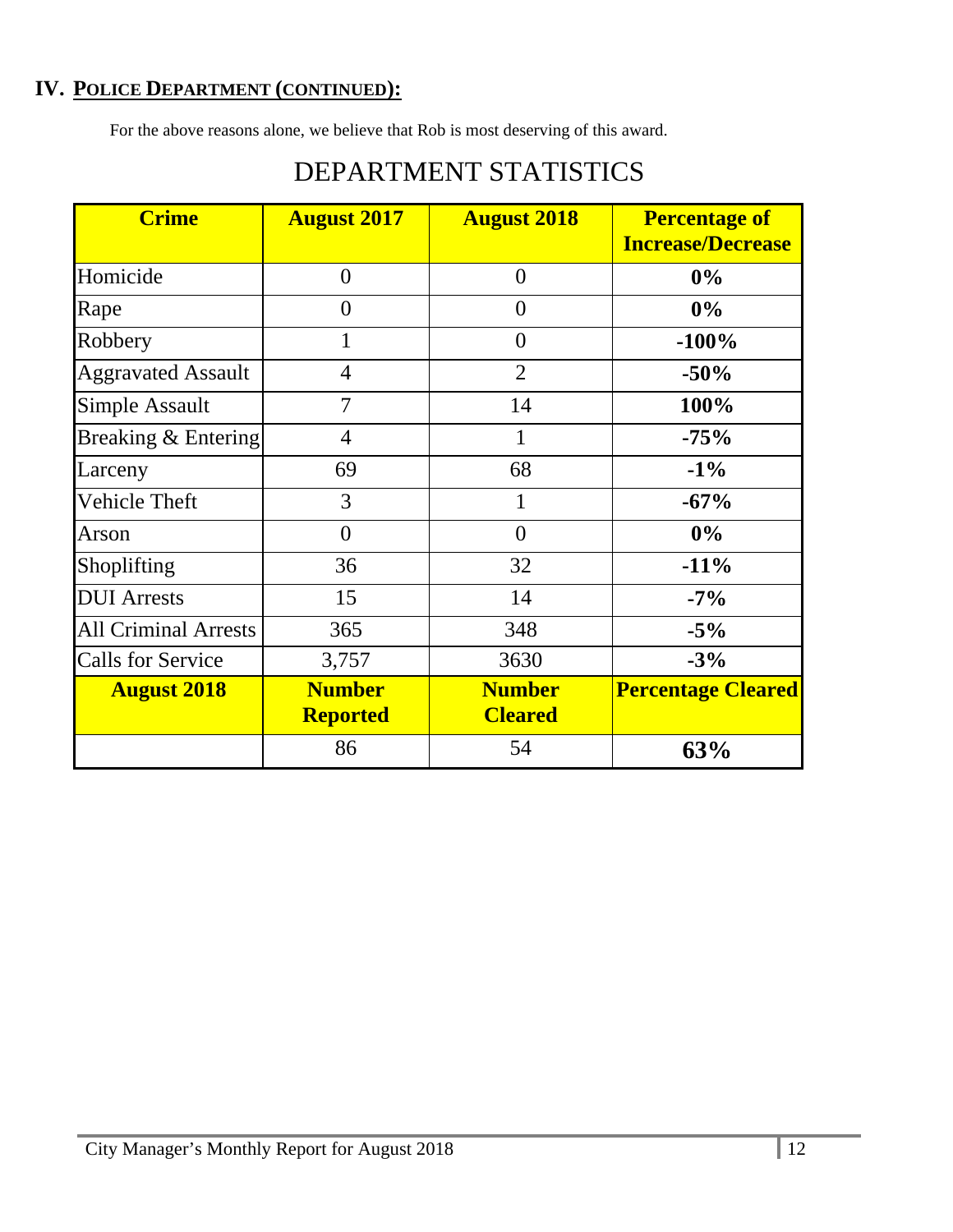### **V. FIRE & EMS DEPARTMENT:**



#### **Total Fire Type Incidents: 115 (Total Fire Loss \$1,500): Total Patients transported: 246 (Total EMS incidents 320):**

*Fire units arrived on scene in less than 9 minutes on 97.1% of emergency incidents. (Average response time 5:34 minutes)* 

*EMS units arrived on scene in less than 9 minutes on 95.5% of emergency incidents. (Average response time 5:47minutes)* 

| <b>Fire Division (number of incidents):</b>                                                      |   |                                |                              |    |                                     |    |
|--------------------------------------------------------------------------------------------------|---|--------------------------------|------------------------------|----|-------------------------------------|----|
| <b>Fires</b>                                                                                     |   | <b>Hazardous Situations</b>    |                              |    | Service calls and false calls       |    |
| <b>Building Fire</b>                                                                             |   |                                | Carbon Monoxide Incident     |    | Good Intent Calls                   | 35 |
| Vehicle Fire                                                                                     | 1 |                                | Gas Leak (natural gas or LP) |    | <b>Public Service</b>               | 33 |
|                                                                                                  |   | Electrical Problem             |                              | 3  | False Alarm/False Call              | 21 |
|                                                                                                  |   | Down or low hanging wire.      |                              | п. | Child Seat installation             | 5  |
|                                                                                                  |   | Oil or other combustible spill |                              |    | Smoke/CO detector installation      | 2  |
|                                                                                                  |   | Other                          |                              | 2  | Assist Invalid                      | 8  |
|                                                                                                  |   |                                |                              |    |                                     |    |
| $\mathbf{2}$<br>M/A First Responder given to EMS Chesterfield<br>M/A given to Prince George Fire |   |                                |                              |    |                                     |    |
| M/A given to Chesterfield Fire                                                                   |   |                                |                              |    | M/A received from Chesterfield Fire |    |
| M/A given to Petersburg Fire                                                                     |   | 5                              |                              |    |                                     |    |

#### **STAFFING**

|                               |                             |   | <b>Engine unstaffed</b><br>due to EMS call | Engine left with 2 personnel<br>due to EMS call |   |
|-------------------------------|-----------------------------|---|--------------------------------------------|-------------------------------------------------|---|
| <b>Station 1</b>              | <b>Number of Incidents</b>  |   | 25                                         | 21                                              |   |
|                               | <b>Total hours</b>          |   | 26 hrs. 27 min.                            | 17 hrs. 42 min.                                 |   |
| <b>Station 2</b>              | <b>Number of Incidents</b>  |   |                                            | 15                                              |   |
|                               | <b>Total hours</b>          |   | 5 hrs. 45 min.                             | 18 hrs. 58 min.                                 |   |
|                               |                             |   | <b>EMS</b> Mutual aid                      |                                                 |   |
|                               | M/A given to Petersburg EMS | 4 |                                            | M/A received from Fort Lee EMS                  | 6 |
| M/A given to Chesterfield EMS |                             |   | M/A received from Petersburg EMS           |                                                 | 5 |
|                               |                             |   |                                            | M/A received from Hopewell EMS                  |   |

| <b>EMS Transports (by facility)</b> |     |               |
|-------------------------------------|-----|---------------|
| Southside Regional Medical Center   | 139 | 56.50%        |
| Tri-City Emergency Room             | 23  | $9.34\%$      |
| Southside Regional (Southpark)      | 47  | <b>19.10%</b> |
| John Randolph Medical Center        | 11  | $4.47\%$      |
| Chippenham Hospital                 | 11  | 4.47%         |
| <b>St. Francis Medical Center</b>   | 3   | $1.21\%$      |
| <b>VCU Health Systems</b>           | 11  | 4.47%         |
| VAMC (McGuire)                      |     | $1.21\%$      |
| <b>Total:</b>                       | 246 | 100%          |

City Manager's Monthly Report for August 2018 13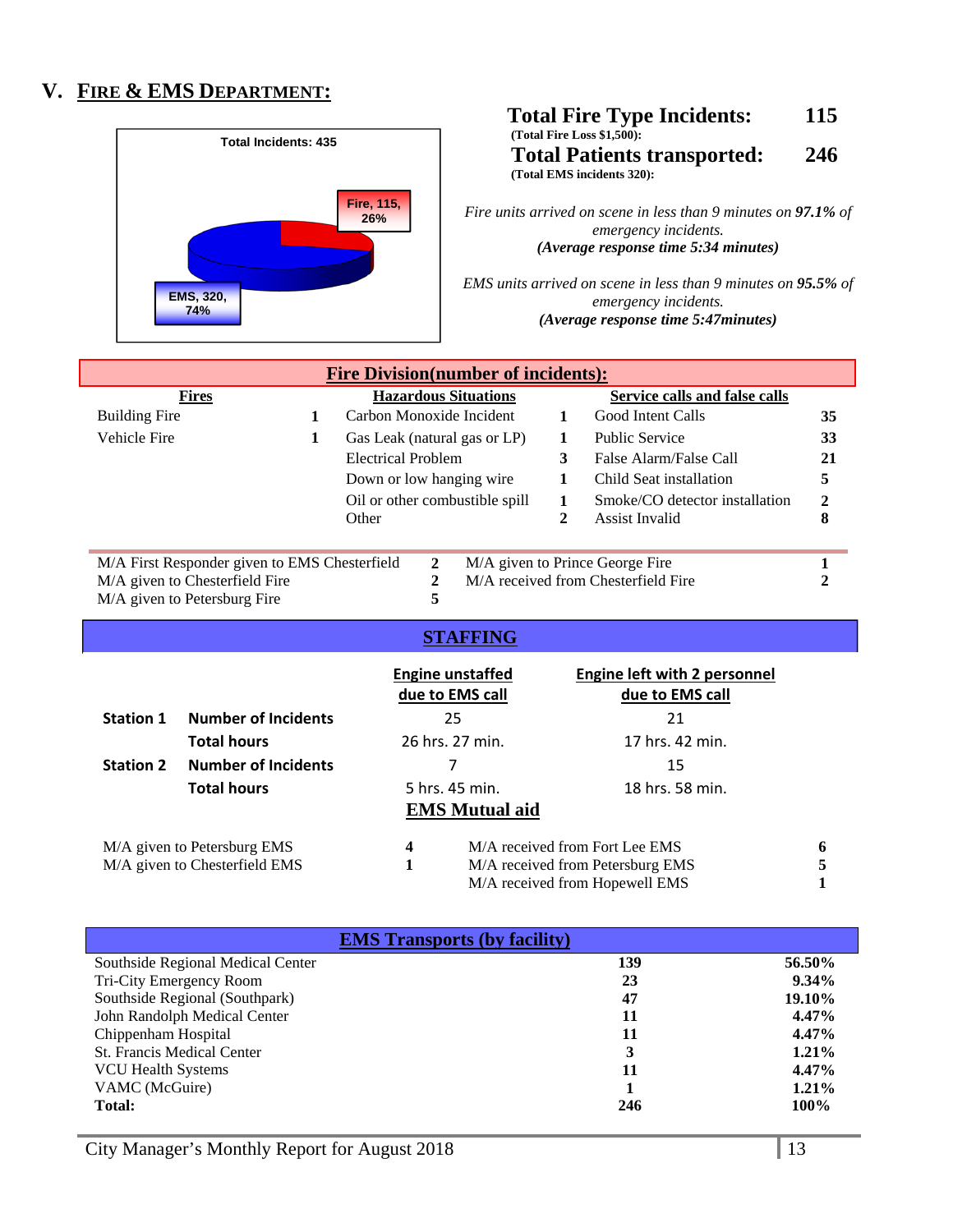### **VI. FINANCE DEPARTMENT:**

#### **Departmental Highlights**

- ERP System- The evaluation team has scored both proposals and are now actively visiting their counterparts in Prince George County to get a first-hand glimpse of one of the two proposed systems in action. The team has scheduled a trip to the City of Franklin in October to view the other system, which is being implemented there.
- The year-end process for FY18 was in full swing in August. Auditors will be onsite the first two weeks of September for field work.
- Ms. Rosalyn Frederick joined the Finance Team on Wednesday, August 8 as our Accountant. Rosalyn joins us from Virginia Commonwealth University, where she was a Sr. Financial Analyst.
- Our Financial Specialist I (Accounts Payable) gave her resignation and will be leaving the department September 7 to return to her previous employer. We have hired Ms. Debra Lee, retired Assistant Finance Director with the City of Petersburg, on a part-time basis to assume the Accounts Payable duties.
- Proposals for bank loans were due August 31. Staff will be evaluating the proposals and estimated debt service terms from VRA and VPSA and presenting a recommendation to Council on September 11.

**Finance –** 1,226 Checks processed; 2 Alarm citations sent

**Purchasing –**182 total purchase orders were completed with 152 being processed by purchasing and 30 departmental purchases being reviewed. This compares to 212 being completed for the same period in 2017. In addition, 115 check requests were prepared by departments which are not processed by Purchasing.

#### **Bid/RFP Activity:**

- Proposals in response to Invitation #18-071302-1072 Financial Management, Tax Administration and General Enterprise Resource Planning Software were received on July 13. The evaluation team has scored the two proposals and is now visiting references and scheduling scripted demos for the second phase of the evaluation process.
- Invitation # SP18-100102-1075, Computer Aided Dispatch (CAD), Mobile client, Law Enforcement Records Management Software (RMS) Automatic Vehicle Locator (AVL ) CAD to CAD Solution was issued on July 30, with proposals due back on October 1 2018.
- Preliminary site plans for the tennis courts have been approved by the Planning Commission. A final site plan will be forwarded by the Vendor.
- Seven bank loan proposals in response to Invitation #18-083102-1076 are being reviewed by the Finance Department.

#### **Other Purchasing Activity**

- A purchase order was issued for school supplies, which were given out at the City's Back to School Festival.
- A purchase order was issued for a dump body mount snow  $\&$  ice control spreader, for Public Works.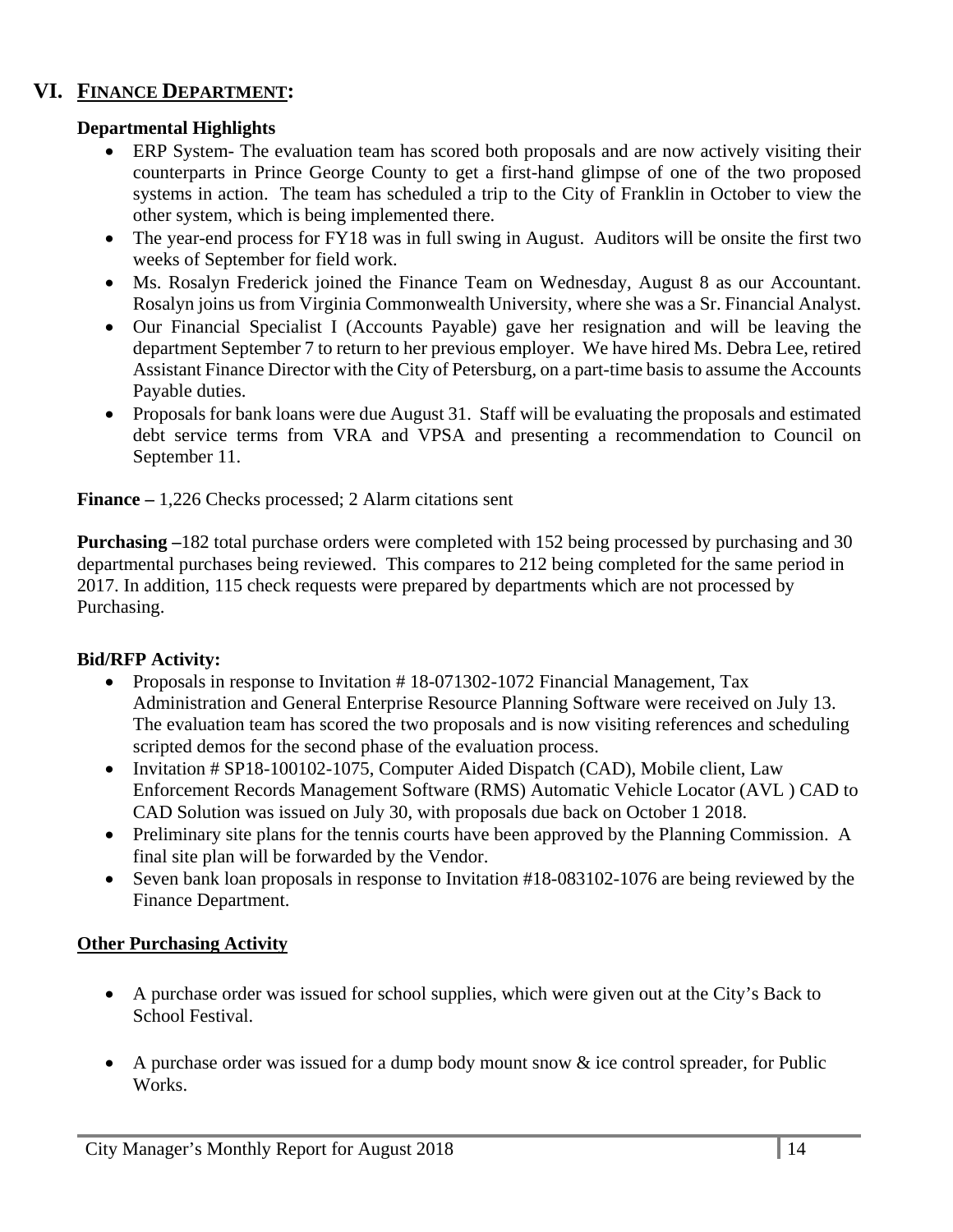### **VI. FINANCE DEPARTMENT (CONTINUED):**

- A request for quote was issued for the Hemlock drainage improvements. Only one quote was received and was higher than the City estimate. This project will be combined with another project, and be bid out in the future.
- A purchase order was issued with Venture Electric to install a camera at the intersection of the Boulevard and James Avenue, to detect the east bound traffic approaching due to a defective traffic loop under the road.
- Vehicles were purchased for the Police Department and the Sheriff Department, using cooperated contracts already in place.
- An emergency purchase order was issued to Southern Construction due to a broken sewer pipe near Franklin Avenue. The broken pipe was 15 feet below the ground. Repairs will be extensive.

#### **Risk Management**

- Multiple citizens reported sewer backups in their basement on Franklin Avenue. It was discovered that there was a blockage in the street.
- The VML safety officer did a safety inspection at City Hall, Fleet Maintenance, Public Works, and the Utilities Complex

### **Utility Billing:**

Bi-monthly Utility Bills Sent – 3,628

Delinquent Notices Sent – 806 or 21.00% with 123 cut off for nonpayment.

\$221.01in set-off Debt Collections received for August.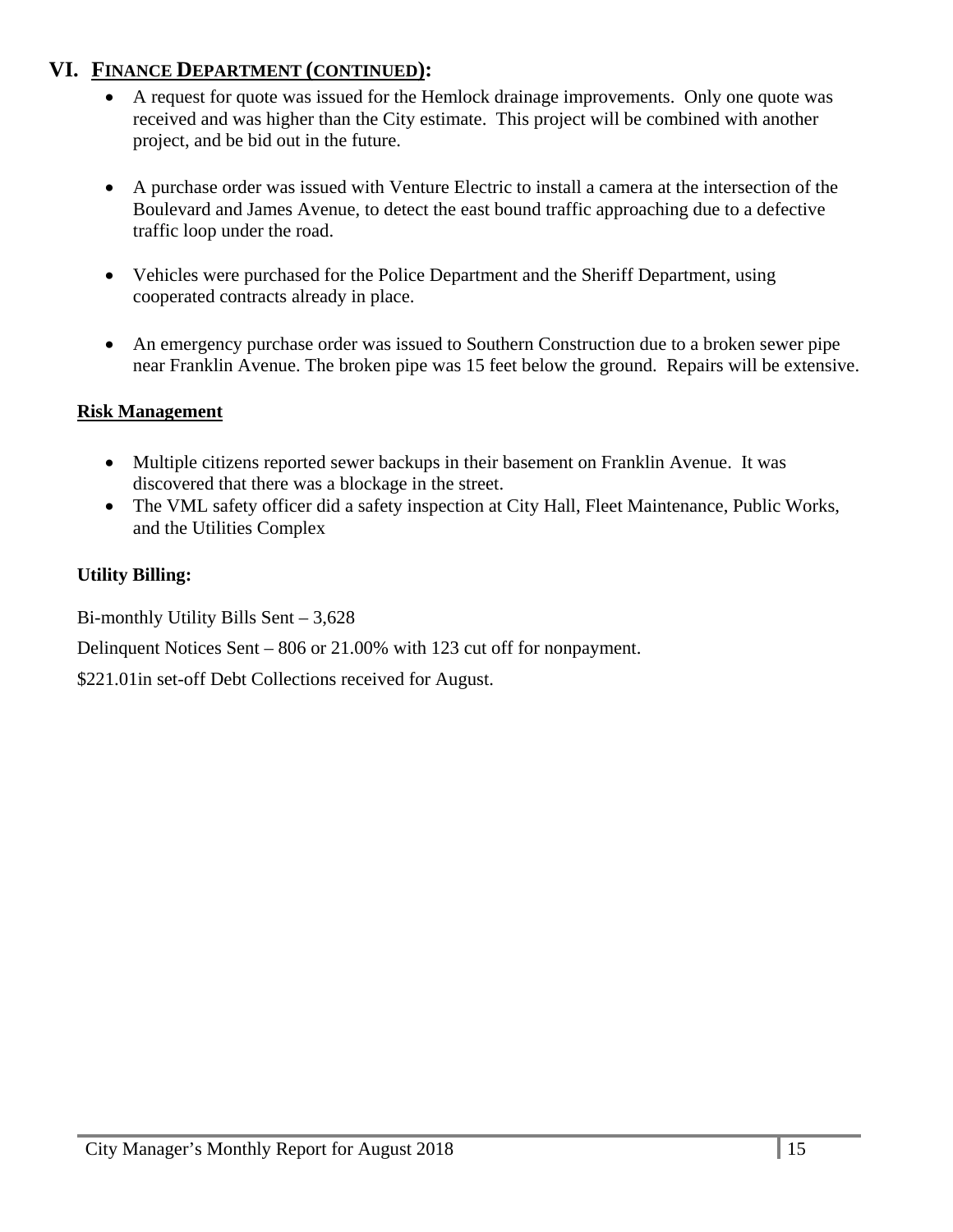### **VII. HUMAN RESOURCES DEPARTMENT:**

The following information is a summary of activities for the Human Resources Department during the month of August 2018:

#### **Advertisements**

| Department                    | Position                               |
|-------------------------------|----------------------------------------|
| Fire & EMS                    | Deputy Chief of Fire & EMS             |
| Fire & EMS                    | <b>EMS</b> Firefighter                 |
| Police                        | Police Officer                         |
| <b>Recreation &amp; Parks</b> | <b>Recreation Specialist II</b>        |
| <b>Fleet Maintenance</b>      | Senior Automotive Mechanic (Part-time) |
| Office on Youth               | Support Worker (Part-time)             |
| Office on Youth               | Site Supervisor (Part-time)            |
|                               |                                        |

### **Applications & Testing**

|                                        | <b>Total Applications</b> | Total Hits on Job        |
|----------------------------------------|---------------------------|--------------------------|
| Position                               | Received                  | <b>Announcement Page</b> |
| Deputy Chief of Fire & EMS             | 18                        | 1,609                    |
| Senior Automotive Mechanic (Part-time) |                           | 74                       |

#### **Pay Plan Study**

 The scope of the pay plan study was discussed in further detail with City Council prior to creating the survey questionnaire. The survey will be distributed to surrounding and similar size localities in September.

#### **Miscellaneous**

• New employee orientation sessions were held for: Andrew Blais (Director of Information Technology), Brandi Payne (Assistant Director of Planning & Community Development), and Roslyn Frederick (Accountant).

Exit interview sessions were held for a Firefighter and Recreation Specialist II.

 Participated in the annual Freedom of Information Act (FOIA) training program provided by the City Attorney's office.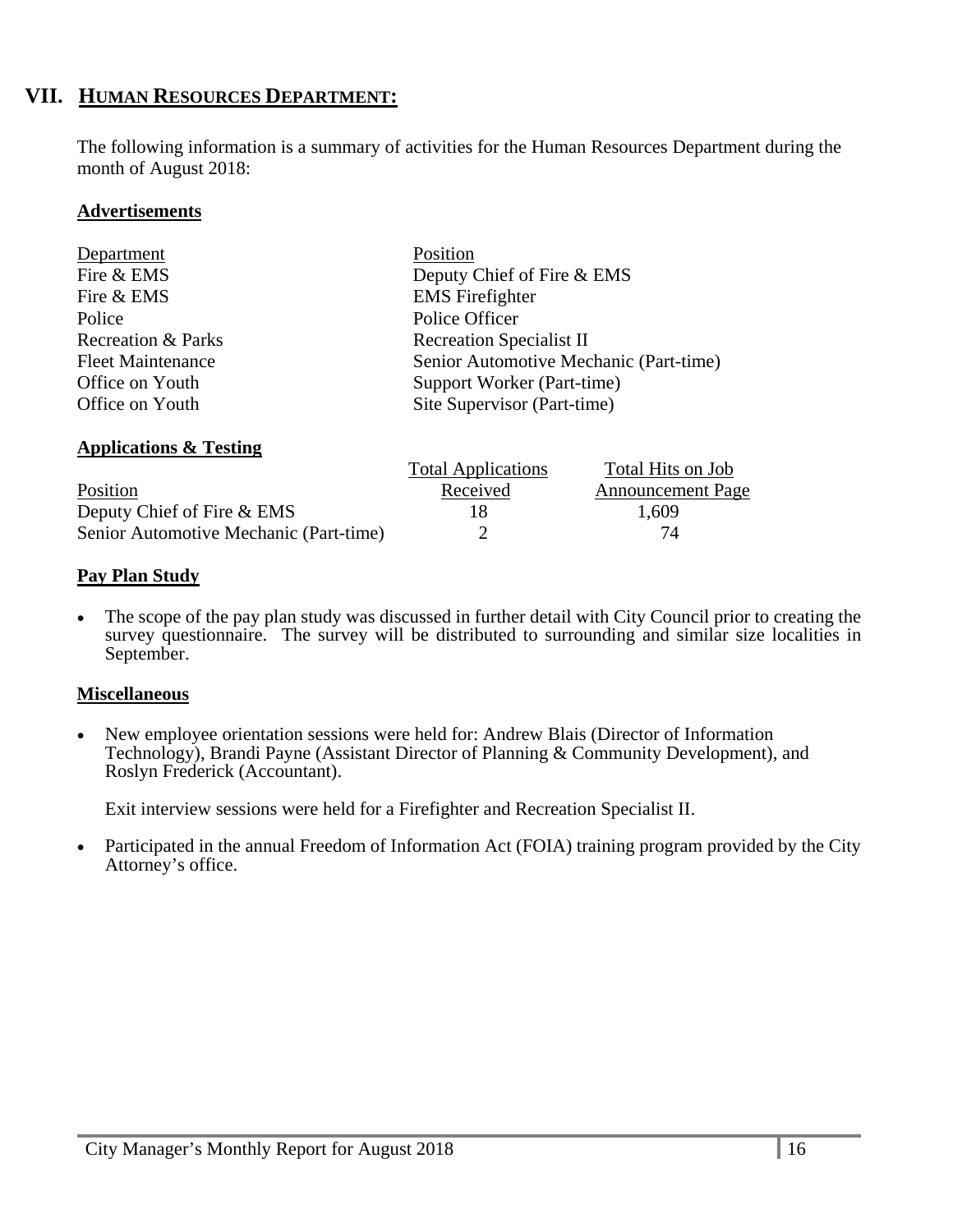### **VIII. INFORMATION TECHNOLOGY DEPARTMENT:**

The City's website, www.colonialheightsva.gov, had 56,374 page views in the month of August.



- $\star$  Citizens submitted and city staff processed 323 service requests and questions through the "Report a Concern" module during the month of August. The City of Colonial Heights' Facebook Page now has 4,493 fans and the City's Twitter account has 1,272 followers. There are 3,408 subscribers for In The News.
- $\star$  Proactive Information Management completed 47.2 hours of IT service and maintenance for City departments this month.

### **IX. LIBRARY:**

- $\hat{x}$  The library staff circulated 21,924 titles in August.
- $\star$  Residents borrowed 6,391 e-books on Kindles, while 534 e-books and audios were downloaded from the library's online Hoopla collection. There are currently 694 residents registered for the Hoopla service.
- $\star$  The public computer center had 1,901 users, while the iPad center was used 214 times.
- $\mathcal{R}$  The Summer Reading program had 85 children participating.
- $\mathcal{R}$  The library's meeting rooms were used by 114 groups.
- $\star$  An average of 612 residents used the library each day, while 135 residents registered for new library cards.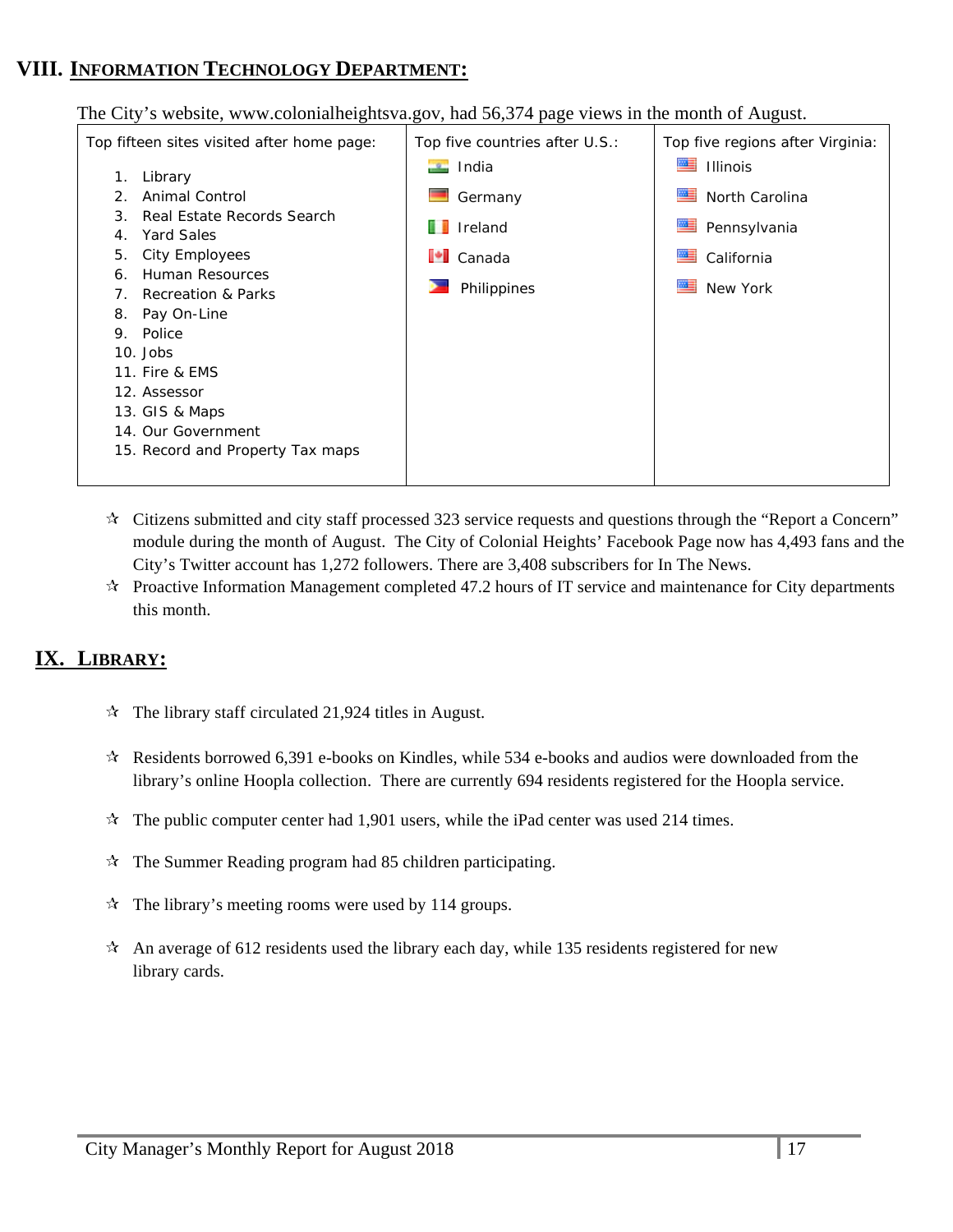### **Recreation Division**

The Recreation Department had a very busy August. Summer programs finished in early August to include the Playground Summer Camp and Summer Tots programs. We introduced and held our first Therapeutic Recreation Camp week in August for those with disabilities and had a very good turnout. Our Adult Softball League completed their end of season tournament the middle of August for all Open Leagues. The Department also hosted its Annual Back to School Festival at the Soccer Complex. Staff worked with the City Manager's Office to complete the fall edition of the City Focus and it was mailed to residents the middle of August. Youth Football & Cheerleading programs saw an increase in registration and began the first week in August with games starting September 8th. Shepherd Stadium hosted the BIB Tournament the first week in August and staff has started to secure NCAA games and various tournaments for 2019.

Staff has begun planning for upcoming events to include Halloween in the Park, the Christmas Tree Lighting and the annual Christmas Parade, as well as other fall programs that begin in September.

| Athletics/Programs                 | 2018          | 2017  |
|------------------------------------|---------------|-------|
| Youth Football Registration        | 78            | 45    |
| Youth Cheerleading Registration    | 50            | 51    |
| Boys Fall Ball                     | 40            | 34    |
| Girls Fast pitch Fall Ball         | 53            | 27    |
| <b>Back to School Festival</b>     | 800           | 580   |
| Therapeutic Recreation Summer Camp | 13            | n/a   |
| Summer Camp                        | 82            | 84    |
| Therapeutic Recreation Classes     | 70            | n/a   |
| <b>Belly Dancing</b>               | $\mathcal{I}$ | 8     |
| <b>Facility Usage</b>              | 2018          | 2017  |
| Community Room Attendance          | 910           | 895   |
| <b>Community Room Reservations</b> | 26            | 30    |
| Pavilion Attendance                | 2,175         | 2,515 |
| <b>Pavilion Reservations</b>       | 29            | 29    |
| Field Attendance                   | 5,120         | 7,885 |
| Field Rentals                      | 32            | 51    |

#### **Back to School Festival**



## **Parks, Horticulture, Buildings & Grounds**

- $\checkmark$  Prepped ball fields as needed for league and tournament play.
- $\checkmark$  Cut grass around City buildings, Parks, and ballfields as needed.
- Laid out and painted CHHS band practice field.
- Laid out and painted football practice field for CHHS teams.
- Laid out and painted practice football field at Middle School stadium.
- $\checkmark$  Laid out and painted numbers on football field at CHHS Football Field.
- Laid out and painted football practice fields for recreation teams.
- Laid out and painted CHHS field hockey field at High School.
- $\checkmark$  Rebuilt pitcher's mound in Shepherd Stadium.
- $\checkmark$  Power washed block wall at Shepherd Stadium.
- $\checkmark$  Repainted outside of block wall on east side of Shepherd Stadium.
- $\checkmark$  Provided personal to work Back to School Festival.
- $\checkmark$  Removed four sections of fence in Shepherd Stadium to prepare for new taller fence.
- Top-dressed Shepherd Stadium infield.
- $\checkmark$  Cleaned day lilies out of mulch beds at sites.
- $\checkmark$  Trimmed suckers from Crepe Myrtles at sites.
- $\checkmark$  Trimmed hollies at Library and Courthouse.
- Trimmed shrubs at Senior Center.
- $\checkmark$  Spread pine tags in beds at Library.
- Cut black-eye Susie's at Courthouse.
- $\checkmark$  Trimmed back crepe myrtles at Library.
- $\checkmark$  Trimmed back crepe myrtles at Public Safety building.
- $\checkmark$  Trimmed trees, hedges and shrubs as needed at sites.
- $\checkmark$  Cut grass, weeded and mulched sites at all sites as needed.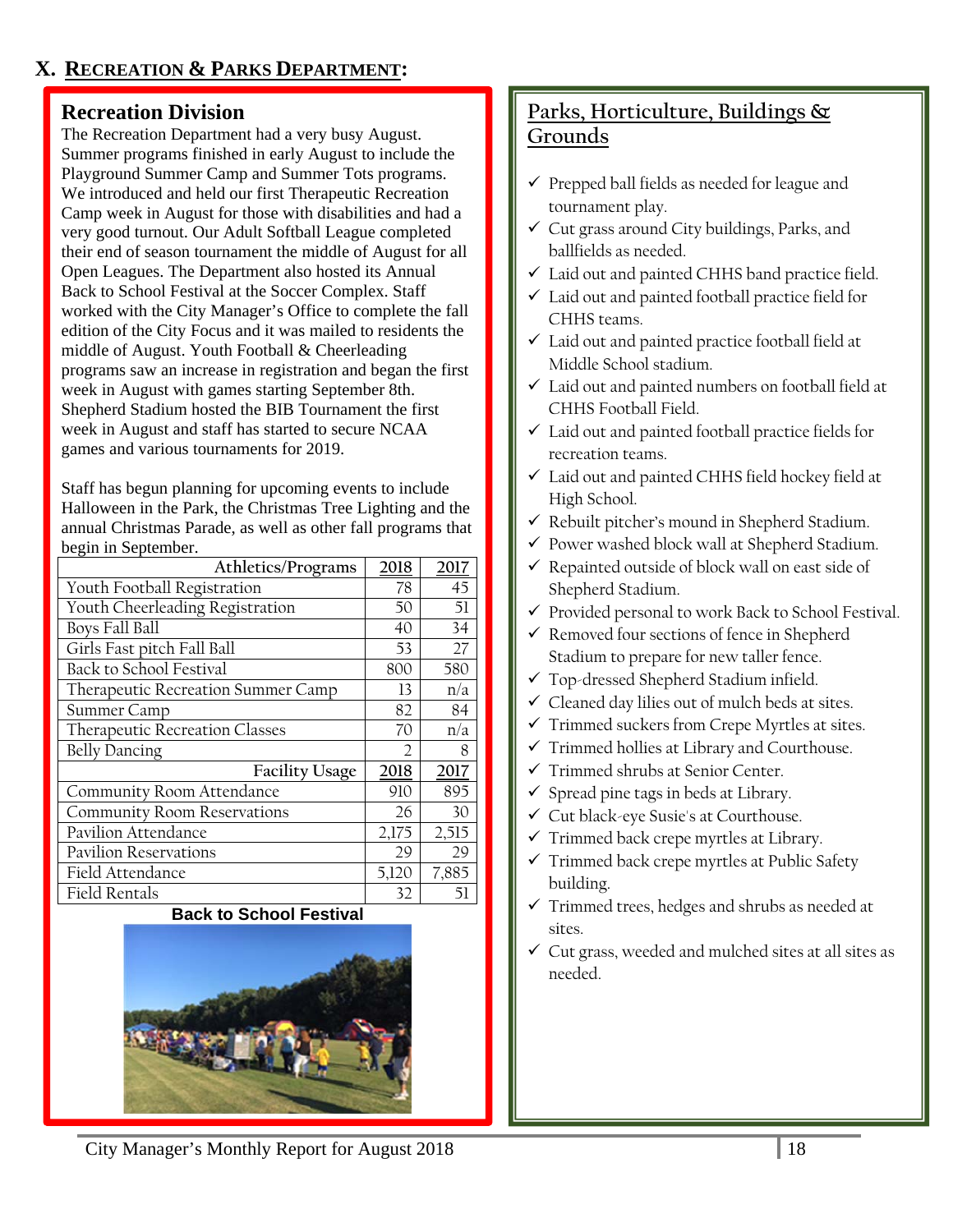### **X. RECREATION & PARKS DEPARTMENT (CONTINUED):**

| <b>Agency on Aging</b>             |                 |                  |
|------------------------------------|-----------------|------------------|
| Agency on Aging Activities         | 2018            | 2017             |
| Bingo in Center                    | 56              | 9                |
| Bob Ross Painting Video            | $\overline{4}$  | 5                |
| Bowling                            | 240             | 240              |
| <b>Bridge Party</b>                | 65              | 62               |
| Bridge Tournament                  | 75              | 117              |
| <b>BUNCO</b>                       | 16              | 8                |
| Grand High Tea                     | 43              | 55               |
| Scrabble                           | $\overline{15}$ | N/A              |
| Senior Club Board Meeting          | 12              | 15               |
| Senior Club Meeting                | 103             | 93               |
| Senior Citizen Dance               | 82              | 87               |
| Senior Golf Association Fort Lee   | 522             | 359              |
| Senior Golf Association Tri-Cities | 215             | N/A              |
| Seniors Got Talent Show & Dinner   | 78              | N/A              |
| Sing A-Long                        | 46              | 31               |
| Thursday Game Central              | 50              | N/A              |
| Awareness/Education                |                 |                  |
| <b>Blood Pressure Check</b>        | 42              | 45               |
| Hearing Lunch & Learn              | 17              | N/A              |
| Home Safety Lunch & Learn          | 26              | N/A              |
| KeepSafe Lunch & Learn             | $\overline{15}$ | N/A              |
| Classes                            |                 |                  |
| Colorful Creation Open Paint       | 42              | 31               |
| Crochet & Knitting                 | $\overline{46}$ | 41               |
| Line Dancing Class                 | 59              | 62               |
| Quilts for Vets                    | 6               | 10 <sup>°</sup>  |
| Sewing Class                       | 14              | 26               |
| Tap Class                          | 33              | 67               |
| Tech Savy                          | 3               | $\overline{2}$   |
| Watercolor with Faye               | $\overline{35}$ | 33               |
| Fitness                            |                 |                  |
| Muscles in Motion                  | 264             | 203              |
| Sit & Let's Get Fit                | 224             | 212              |
| Strength & Stretch                 | 414             | 362              |
| Tai Chi                            | 34              | $\overline{25}$  |
| Pickleball                         | 230             | 21               |
| Water Aerobics                     | 125             | 131              |
| Yoga                               | 125             | 144              |
| Zumba Gold                         | N/A             | 6                |
| <b>Trips</b>                       |                 |                  |
| Family History Center              | 6               | $\overline{N/A}$ |
| Lunch Bunch                        | 5               | 10 <sup>°</sup>  |
| Patrick Henry Tour                 | 13              | N/A              |
| Riverside Theater                  | 26              | 26               |
| VA War M emorial                   | 13              | N/A              |
| T otal                             | 3,374           | 2,538            |
| Volunteer Hours                    | 26              | 17               |
| Meals                              |                 |                  |
| Home Delivery M eals               | 50              | 70               |
| Site M eals                        | 44              | 21               |
| T ransportation                    |                 |                  |
| Total Passengers                   | 338             | 197              |
| Total Trips                        | 790             | 428              |
| Total M iles                       | 3624            | 2563             |
| Wheelchairs                        | 6               | 15               |
| Donations                          | \$274.40        | \$258.80         |
| New Riders                         | Q               | 5                |

**Lunch & Learn / Home Safety** 



### **Violet Bank Museum**

|            | 2018 | 2017 |
|------------|------|------|
| Attendance |      |      |

**August Attendance:** Tours – 71 / Grounds Only - 41

- Monthly synopsis: Visitation was down due to constant rain, humidity and high temperatures.
- Museum staff has been busy working on programming ideas and some new approaches to public outreach. Brochures were placed at Hopewell Public Library, Chesterfield Central Library, Chesterfield County Museum, Trinity Church in Chesterfield and in the Petersburg Visitor Center.
- The first month of the ongoing program; "Stitchers from the Heart" yielded 3 large woven pet mats, 1 small woven pet mat, 2 Adult sized crocheted hats, 9 Adult sized scarves ( 6 crocheted, 3 knitted), 1 crocheted cotton washcloth, 14 knitted cotton washcloths and 2 crocheted lap blankets. This was from 25 participants spread out over five 2-hour sessions. Staff would like to thank Marlene Evans of Sussex who donated yarn, crochet hooks, knitting needles, sewing supplies and fabric to the cause and really helped get things off to a great start.



City Manager's Monthly Report for August 2018 19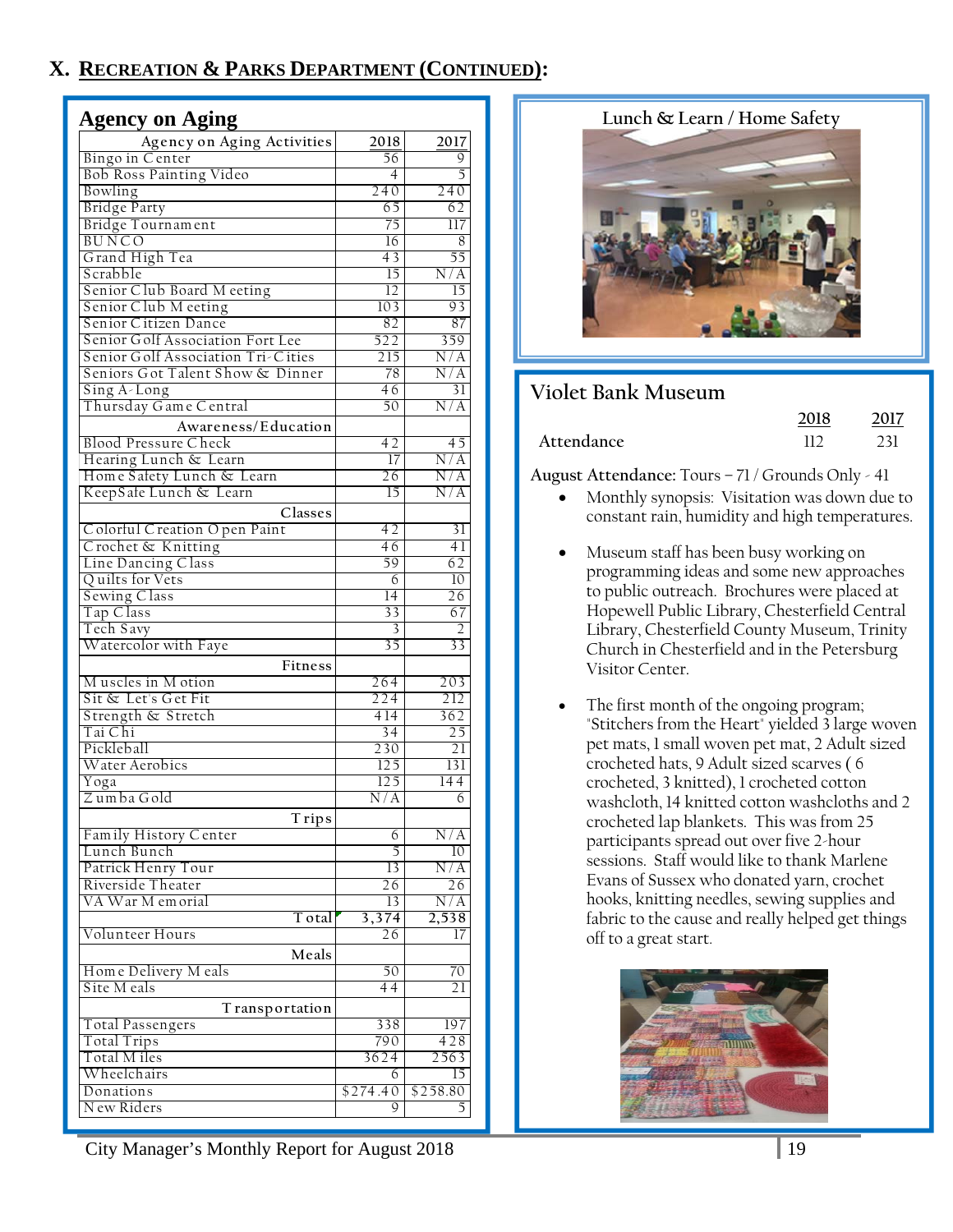### **XI**. **OFFICE ON YOUTH & HUMAN SERVICES:**

#### **Youth Advisory Council Activities**

- YAC Members Did Not Meet in August
- 6 YAC Members Volunteered at the Back to School Festival
- 4 YAC Officers and Advisor Met to Plan for the Monthly Meeting and Review Bylaws

#### **Youth Services Commission**

• Held their bi-monthly meeting.

#### **Kids' After School Program**

- KAP recruitment has been ongoing, with applicant screenings and interviews.
- Volunteer recruitment is in full swing- more volunteers are needed.

#### **Ongoing Monthly Meetings/Trainings**

- Colonial Heights Food Pantry Board Meeting
- DCJS and Prince William County Public Schools Symposium "Achieving Success for All Students: Yellow Brick Road to Building Bridges"
- Positive Parenting Coalition Meeting
- Juvenile and Domestic Violence Task Force Meeting
- Showing of "Suicide: The Ripple Effect" Kevin Hines Story
- School Board Meeting
- Families First Advisory Board
- System of Care Work Group
- Community Coalitions of Virginia
- Emergency Food & Shelter Program
- SAFE Heroin & Opiate Prevention Task Force
- Children's Services Policy & Management Team
- CH Heroin Summit Committee

#### **Diversion Program Participation**

- **Community Service** 
	- 3 Youth Completed 35 Hours of Service Learning
- **Shoplifting Diversion**  11 Youth and Parent Attended the Shoplifting Diversion Program
- **Teen Life Skills**  0 Youth Completed Sessions of "Teen Life Skills"

#### **Miscellaneous Youth Services (Non DJJ)**

5 Youth Completed 37 Hours of Community Service

- 1 Youth Completed 2 Sessions of "Teen Life Skills"
- $\checkmark$  Shared Community Resource Materials with 39 Dream Team Parents of CHMS 6<sup>th</sup> grade students
- $\checkmark$  Shared Prevention Materials with 7 Teens at Drivers' Licensing Ceremony
- $\checkmark$  Crew Leaders and Crewmembers Completed the Youth Conservation Corps Program